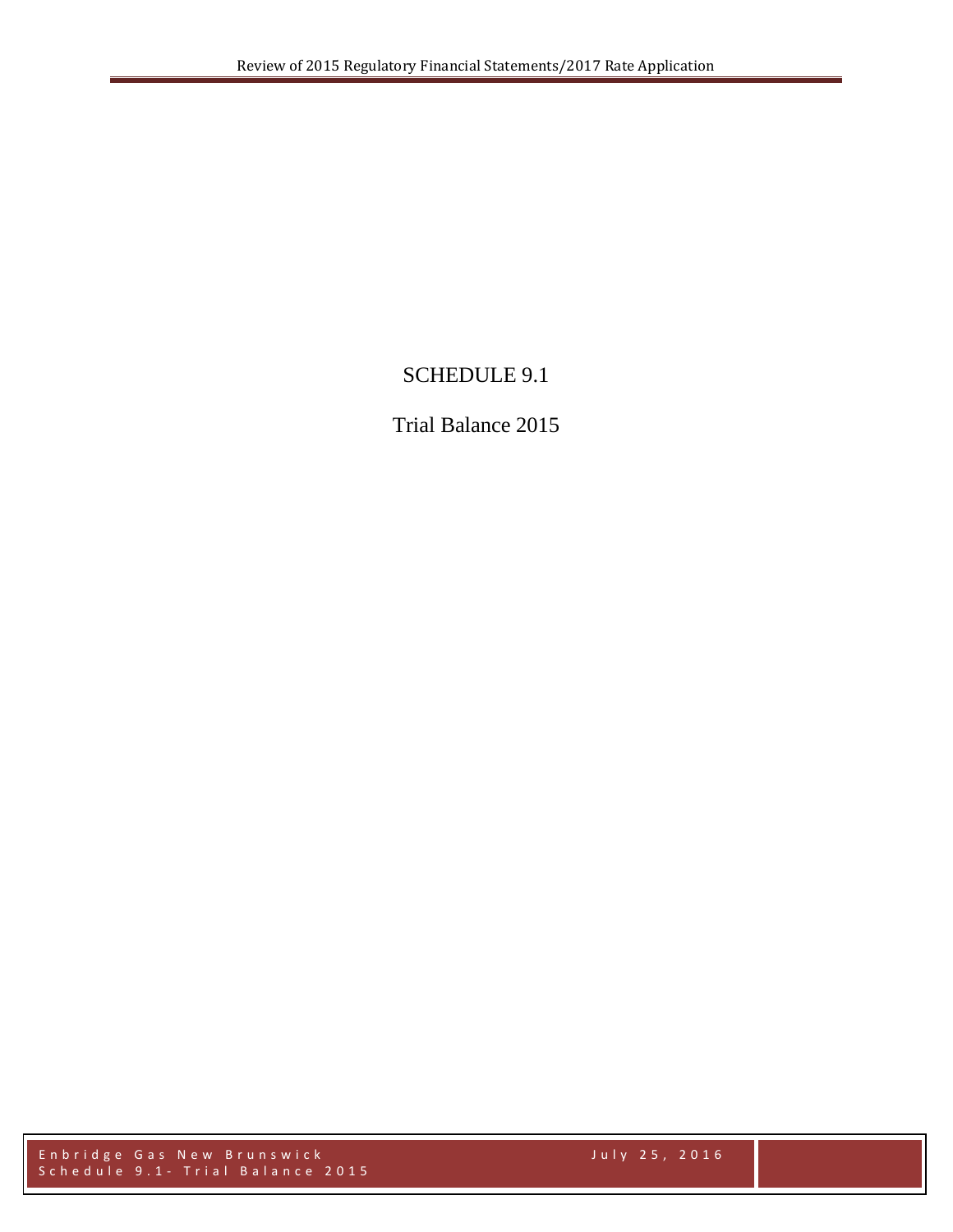|                                        | <b>1 ENBRIDGE GAS NEW BRUNSWICK</b><br>2 Detailed Trial Balance, as of December 31, 2015                                                                                                                                                                                                                               |                                                                                                                                                                                                                                                                                                                                                                                                                              |                                                                                                                                                                                                                                                                                                                                                              | <b>Less Adjustments for</b>                                                                              | <b>Less Adjustments for</b> | <b>Per Regulatory</b>                  |
|----------------------------------------|------------------------------------------------------------------------------------------------------------------------------------------------------------------------------------------------------------------------------------------------------------------------------------------------------------------------|------------------------------------------------------------------------------------------------------------------------------------------------------------------------------------------------------------------------------------------------------------------------------------------------------------------------------------------------------------------------------------------------------------------------------|--------------------------------------------------------------------------------------------------------------------------------------------------------------------------------------------------------------------------------------------------------------------------------------------------------------------------------------------------------------|----------------------------------------------------------------------------------------------------------|-----------------------------|----------------------------------------|
|                                        | 4 ACCNT Description<br>Assets                                                                                                                                                                                                                                                                                          | <b>Accounting Flexfield</b>                                                                                                                                                                                                                                                                                                                                                                                                  | <b>Account type</b>                                                                                                                                                                                                                                                                                                                                          | <b>Regulatory Purposes</b>                                                                               | <b>Regulatory Purposes</b>  | <b>Financial Stmts</b>                 |
| 10<br>15                               | 15222 PP&E - ASSET ACCRUALS - (MANUAL)<br>15222 PP&E - ASSET ACCRUALS - (MANUAL)<br>15222 PP&E - ASSET ACCRUALS - (MANUAL)<br>15222 PP&E - ASSET ACCRUALS - (MANUAL)<br>12 15222 PP&E - ASSET ACCRUALS - (MANUAL)<br>15222 PP&E - ASSET ACCRUALS - (MANUAL)<br>15240 LAND<br>14<br>15241 LAND RIGHTS AND RIGHTS-OF-WAY | 25322.000.00000.15222.FA0300.00000.000000.000000<br>25322.000.00000.15222.FA0301.00000.000000.000000<br>25322.000.00000.15222.FA0310.00000.000000.000000<br>25322.000.00000.15222.FA0311.00000.000000.000000<br>25322.000.00000.15222.FA0400.00000.000000.000000<br>25322.000.00000.15222.FA0410.00000.000000.000000<br>25322.000.00000.15240.000000.00000.000000.000000<br>25322.000.00000.15241.000000.00000.000000.000000 | PPE-Gas Distributor Plant in Service-Net<br>PPE-Gas Distributor Plant in Service-Net<br>PPE-Gas Distributor Plant in Service-Net<br>PPE-Gas Distributor Plant in Service-Net<br>PPE-Gas Distributor Plant in Service-Net<br>PPE-Gas Distributor Plant in Service-Net<br>PPE-Gas Distributor Plant in Service-Net<br>PPE-Gas Distributor Plant in Service-Net | 318,263.14<br>593,998.32<br>74,270.07<br>1,529.95<br>41,356.94<br>141,111.64<br>374,967.41<br>189,283.03 |                             |                                        |
| 18.<br>19 -                            | 15271 OTHER OPERATING EQUIPMENT<br>15300 GAS MAINS<br>15301 GAS SERVICES<br>15310 REGULATING EQUIPMENT<br>15311 METERING EQUIPMENT<br>15400 VEHICLES AND WORK EQUIPMENT                                                                                                                                                | 25322.000.00000.15271.000000.00000.000000.000000<br>25322.000.00000.15300.000000.00000.000000.000000<br>25322.000.00000.15301.000000.00000.000000.000000<br>25322.000.00000.15310.000000.00000.000000.000000<br>25322.000.00000.15311.000000.00000.000000.000000<br>25322.000.00000.15400.000000.00000.000000.000000                                                                                                         | PPE-Gas Distributor Plant in Service-Net<br>PPE-Gas Distributor Plant in Service-Net<br>PPE-Gas Distributor Plant in Service-Net<br>PPE-Gas Distributor Plant in Service-Net<br>PPE-Gas Distributor Plant in Service-Net<br>PPE-Gas Distributor Plant in Service-Net                                                                                         | 1,851,713.91<br>123,613,768.59<br>61,458,366.83<br>16,024,658.05<br>22,513,429.43<br>1,498,862.91        |                             |                                        |
| 22<br>23.<br>25<br>26                  | <b>15401 OFFICE FURNITURE</b><br>15410 COMPUTER HARDWARE<br>15451 LEASEHOLD IMPROVEMENTS<br>15541 INTANGIBLE ASSETS - ACCRUAL (MANUAL)<br>15560 INTANGIBLE ACQUIRED SOFTWARE<br>15621 ACCUM DEPR - PP&E - ASSET ACCRUAL - (MANUAL)<br>15621 ACCUM DEPR - PP&E - ASSET ACCRUAL - (MANUAL)                               | 25322.000.00000.15401.000000.00000.000000.000000<br>25322.000.00000.15410.000000.00000.000000.000000<br>25322.000.00000.15451.000000.00000.000000.000000<br>25322.000.00000.15541.FA0560.00000.000000.000000<br>25322.000.00000.15560.000000.00000.000000.000000<br>25322.000.00000.15621.FA0300.00000.000000.000000<br>25322.000.00000.15621.FA0310.00000.000000.000000                                                     | PPE-Gas Distributor Plant in Service-Net<br>PPE-Gas Distributor Plant in Service-Net<br>PPE-Gas Distributor Plant in Service-Net<br>PPE-Gas Distributor Plant in Service-Net<br>PPE-Gas Distributor Plant in Service-Net<br>PPE-Gas Distributor Plant in Service-Net<br>PPE-Gas Distributor Plant in Service-Net                                             | 463,807.96<br>1,145,188.71<br>963,075.89<br>28,361.15<br>2,853,508.28<br>(618, 186.77)<br>45.40          |                             |                                        |
| 28<br>29<br>30<br>31<br>32<br>33<br>34 | 15621 ACCUM DEPR - PP&E - ASSET ACCRUAL - (MANUAL)<br>15621 ACCUM DEPR - PP&E - ASSET ACCRUAL - (MANUAL)<br>15621 ACCUM DEPR - PP&E - ASSET ACCRUAL - (MANUAL)<br>15671 ACCUM DEPR - OTHER OPERATING EQUIP<br>15700 ACCUM DEPR - GAS MAINS<br>15701 ACCUM DEPR - GAS SERVICES                                          | 25322.000.00000.15621.FA0311.00000.000000.000000<br>25322.000.00000.15621.FA0410.00000.000000.000000<br>25322.000.00000.15621.FA0451.00000.000000.000000<br>25322.000.00000.15671.000000.00000.000000.000000<br>25322.000.00000.15700.000000.00000.000000.000000<br>25322.000.00000.15701.000000.00000.000000.000000                                                                                                         | PPE-Gas Distributor Plant in Service-Net<br>PPE-Gas Distributor Plant in Service-Net<br>PPE-Gas Distributor Plant in Service-Net<br>PPE-Gas Distributor Plant in Service-Net<br>PPE-Gas Distributor Plant in Service-Net<br>PPE-Gas Distributor Plant in Service-Net                                                                                         | 6,005.04<br>(1,085.00)<br>351.07<br>(916, 463.41)<br>(27, 171, 364.56)<br>(16, 312, 324.12)              |                             |                                        |
| 35<br>36<br>40                         | 15710 ACCUM DEPR - REGULATING EQUIPMENT<br>15711 ACCUM DEPR - METERING EQUIPMENT<br>15800 ACCUM DEPR - VEHICLES AND WORK EQUIPMENT<br>15801 ACCUM DEPR - OFFICE FURNITURE<br>15810 ACCUM DEPR - COMPUTER HARDWARE<br>15831 ACCUM DEPR - LEASEHOLD IMPROVEMENTS                                                         | 25322.000.00000.15710.000000.00000.000000.000000<br>25322.000.00000.15711.000000.00000.000000.000000<br>25322.000.00000.15800.000000.00000.000000.000000<br>25322.000.00000.15801.000000.00000.000000.000000<br>25322.000.00000.15810.000000.00000.000000.000000<br>25322.000.00000.15831.000000.00000.000000.000000                                                                                                         | PPE-Gas Distributor Plant in Service-Net<br>PPE-Gas Distributor Plant in Service-Net<br>PPE-Gas Distributor Plant in Service-Net<br>PPE-Gas Distributor Plant in Service-Net<br>PPE-Gas Distributor Plant in Service-Net<br>PPE-Gas Distributor Plant in Service-Net                                                                                         | (5,874,547.27)<br>(3,878,721.03)<br>(1,053,891.19)<br>(226, 480.30)<br>(844, 220.24)<br>(730, 295.85)    |                             |                                        |
| 43<br>45<br>46<br>47                   | 15836 DISMANTLEMENT<br>15837 SALVAGE (MANUAL)<br>15839 DISMANTLEMENT (MANUAL)<br>15960 ACCUM AMORT - INTANGIBLE ACQUIRED SOFTWARE<br>15941 ACCUM AMORT - INTANGIBLE ASSETS - ACCRUAL (MANUAL)                                                                                                                          | 25322.000.00000.15836.000000.00000.000000.000000<br>25322.000.00000.15837.000000.00000.000000.000000<br>25322.000.00000.15839.000000.00000.000000.000000<br>25322.000.00000.15960.000000.00000.000000.000000<br>25322.000.00000.15941.FA0561.00000.000000.000000                                                                                                                                                             | PPE-Gas Distributor Plant in Service-Net<br>PPE-Gas Distributor Plant in Service-Net<br>PPE-Gas Distributor Plant in Service-Net<br>PPE-Gas Distributor Plant in Service-Net<br>PPE-Gas Distributor Plant in Service-Net                                                                                                                                     | 202.50<br>300.08<br>(20, 151.12)<br>(2,313,867.47)<br>5,202.99<br>174,200,030.96                         | (626, 656.11)               | 173,573,374.85                         |
| 50<br>51<br>52                         | 15230 CONSTRUCTION WORK IN PROGRESS (CWIP) - (SYSTEM)<br>15231 CONSTRUCTION WORK IN PROGRESS (CWIP) - (MANUAL)<br>15551 INTANGIBLE ASSETS - CWIP - ACCRUAL (MANUAL)                                                                                                                                                    | 25322.000.00000.15230.000000.00000.000000.000000<br>25322.000.00000.15231.000000.00000.000000.000000<br>25322.000.00000.15551.000000.00000.000000.000000                                                                                                                                                                                                                                                                     | Construction Work in Progress-Gas Distributor Plant<br>Construction Work in Progress-Gas Distributor Plant<br>Construction Work in Progress-Gas Distributor Plant                                                                                                                                                                                            | 1,236,956.17<br>(472, 398.31)<br>81,988.56<br>846,546.42                                                 | (10,990.00)                 | 835,556.42<br>174,408,931.27           |
| 53<br>54<br>56<br>57<br>58             | OTHER DEFERRED CHARGES<br>OTHER DEFERRED CHARGES - ACCUM AMORT<br>19217 OTHER DEFERRED CHARGES<br>19219 OTHER DEFERRED CHARGES - ACCUM AMORT                                                                                                                                                                           | 25322.000.00000.19219.EQOTHR.00000.000000.000000<br>25322.000.00000.19217.MCFRAN.00000.000000.000000<br>25322.000.00000.19219.EQOTHR.00000.000000.000000                                                                                                                                                                                                                                                                     | <b>Deferred Charges</b><br><b>Deferred Charges</b><br><b>Deferred Charges</b><br><b>Deferred Charges</b><br><b>Deferred Charges Total</b>                                                                                                                                                                                                                    | 114,901,733.22<br>(23, 334, 401.41)<br>1,500,000.00<br>(1,225,000.66)<br>91,842,331.15                   | 50,624.02                   | 91,892,955.17                          |
| 59<br>60<br>61                         | 10101 RESTRICTED CASH ACCOUNT                                                                                                                                                                                                                                                                                          |                                                                                                                                                                                                                                                                                                                                                                                                                              | <b>Short Term Investments</b><br><b>Total Regulated Assets</b>                                                                                                                                                                                                                                                                                               | 2,966,443.02                                                                                             |                             | 2,966,443.02<br>269,268,329.45         |
| 62<br>63<br>65                         | 10003 TD OPERATING CASH<br>10003 TD OPERATING CASH<br>10025 TD OPERATING (US) CASH                                                                                                                                                                                                                                     | 25322.000.00000.10003.000000.00000.000000.000000<br>25322.000.00000.10003.APPYMT.00000.000000.000000<br>25322.000.00000.10025.000000.00000.000000.000000                                                                                                                                                                                                                                                                     | <b>Other Regulated Assets</b><br><b>Other Regulated Assets</b><br><b>Other Regulated Assets</b>                                                                                                                                                                                                                                                              | 6,984,932.33<br>117,230.47<br>5,449,853.64                                                               |                             |                                        |
| 66                                     | 10025 TD OPERATING (US) CASH<br>10463 CDN CASH CLEARING - A/P CONTROL ACCT<br>10465 US CASH CLEARING - A/P CONTROL ACCT                                                                                                                                                                                                | 25322.000.00000.10025.PS0304.00000.000000.000000<br>25322.000.00000.10463.000000.00000.000000.000000<br>25322.000.00000.10465.000000.00000.000000.000000                                                                                                                                                                                                                                                                     | <b>Other Regulated Assets</b><br><b>Other Regulated Assets</b><br><b>Other Regulated Assets</b>                                                                                                                                                                                                                                                              | 30,745.49<br>(1,829,490.33)<br>(5,366,862.38)                                                            |                             |                                        |
| 70                                     | 10501 CURRENT A/R TRADE<br>10501 CURRENT A/R TRADE<br>10505 ALLOW. FOR DOUBTFUL ACCOUNTS                                                                                                                                                                                                                               | 25322.000.00000.10501.000000.00000.000000.000000<br>25322.000.00000.10501.MCCORP.00000.000000.000000<br>25322.000.00000.10505.000000.00000.000000.000000                                                                                                                                                                                                                                                                     | <b>Other Regulated Assets</b><br><b>Other Regulated Assets</b><br><b>Other Regulated Assets</b>                                                                                                                                                                                                                                                              | 11,806,087.23<br>161,061.42<br>(74, 877.30)                                                              |                             |                                        |
| 72                                     | 10508 TRADE AR ACCRUALS<br>10809 ACCRUED RECEIVABLES<br>10809 ACCRUED RECEIVABLES                                                                                                                                                                                                                                      | 25322.000.00000.10508.000000.00000.000000.000000<br>25322.000.00000.10809.EQOTHR.00000.000000.000000<br>25322.000.00000.10809.FG7150.00000.000000.000000                                                                                                                                                                                                                                                                     | <b>Other Regulated Assets</b><br><b>Other Regulated Assets</b><br><b>Other Regulated Assets</b>                                                                                                                                                                                                                                                              | 5,865.05<br>8,557.76<br>716,144.99                                                                       |                             |                                        |
| 75<br>76.                              | 10809 ACCRUED RECEIVABLES<br>10811 OTHER A/R<br>10901 PREPAID WCB PREMIUMS                                                                                                                                                                                                                                             | 25322.000.00000.10809.MCRECV.00000.000000.000000<br>25322.000.00000.10811.EQOTHR.00000.000000.000000<br>25322.000.00000.10901.000000.00000.000000.000000                                                                                                                                                                                                                                                                     | <b>Other Regulated Assets</b><br><b>Other Regulated Assets</b><br><b>Other Regulated Assets</b>                                                                                                                                                                                                                                                              | 49,398.39<br>36,031.39<br>0.01                                                                           |                             |                                        |
| 78                                     | 10909 PREPAID INSURANCE<br>10911 PREPAID PROPERTY AND BUSINESS TAXES<br>10913 ACCTS PAY PREPAIDS - A/P CONTROL ACCT                                                                                                                                                                                                    | 25322.000.00000.10909.000000.00000.000000.000000<br>25322.000.00000.10911.000000.00000.000000.000000<br>25322.000.00000.10913.000000.00000.000000.000000                                                                                                                                                                                                                                                                     | <b>Other Regulated Assets</b><br><b>Other Regulated Assets</b><br><b>Other Regulated Assets</b>                                                                                                                                                                                                                                                              | 1,436.70<br>(0.43)<br>457.50                                                                             |                             |                                        |
| 81<br>83                               | 10915 DEPOSITS ON HAND<br>10950 OTHER PREPAID EXPENSES AND DEPOSITS<br>10950 OTHER PREPAID EXPENSES AND DEPOSITS                                                                                                                                                                                                       | 25322.000.00000.10915.000000.00000.000000.000000<br>25322.000.00000.10950.ARPOTH.00000.000000.000000<br>25322.000.00000.10950.IC0097.00000.000000.000000                                                                                                                                                                                                                                                                     | <b>Other Regulated Assets</b><br><b>Other Regulated Assets</b><br><b>Other Regulated Assets</b>                                                                                                                                                                                                                                                              | 100,000.00<br>110,066.66<br>233,136.64                                                                   |                             |                                        |
| 85<br>86                               | 10950 OTHER PREPAID EXPENSES AND DEPOSITS<br>12001 WAREHOUSE INVENTORY<br>12001 WAREHOUSE INVENTORY                                                                                                                                                                                                                    | 25322.000.00000.10950.MCPCC.00000.000000.000000<br>25322.000.00000.12001.000000.00000.000000.000000<br>25322.000.00000.12001.MCCORP.00000.000000.000000                                                                                                                                                                                                                                                                      | <b>Other Regulated Assets</b><br><b>Other Regulated Assets</b><br><b>Other Regulated Assets</b>                                                                                                                                                                                                                                                              | 5,119.34<br>747,051.45<br>338,563.38                                                                     |                             |                                        |
| 88                                     | 12907 LINE PACK GAS<br>19208 LT SUPPLEMENTAL PENSION ASSET<br>19208 LT SUPPLEMENTAL PENSION ASSET                                                                                                                                                                                                                      | 25322.000.00000.12907.000000.00000.000000.000000<br>25322.000.00000.19208.000000.00000.000000.000000<br>25322.000.00000.19208.MCPCC.00000.000000.000000                                                                                                                                                                                                                                                                      | <b>Other Regulated Assets</b><br><b>Other Regulated Assets</b><br><b>Other Regulated Assets</b>                                                                                                                                                                                                                                                              | 22,077.20<br>286,300.00<br>10,300.00                                                                     |                             |                                        |
| 90<br>92                               | 19208 LT SUPPLEMENTAL PENSION ASSET<br>19555 PURCHASE GAS VARIANCE REGULATORY DEFERRAL<br>19901 EMPL MORT AND LOANS                                                                                                                                                                                                    | 25322.000.00000.19208.MCPEA.00000.000000.000000<br>25322.000.00000.19555.000000.00000.000000.000000<br>25322.000.00000.19901.000000.00000.000000.000000                                                                                                                                                                                                                                                                      | <b>Other Regulated Assets</b><br><b>Other Regulated Assets</b><br><b>Other Regulated Assets</b>                                                                                                                                                                                                                                                              | (4,900.00)<br>1,489,872.28<br>5,412.68                                                                   |                             |                                        |
| 95                                     | 19902 LONG TERM RECEIVABLE - HEDGES<br>19903 OTHER LT ASSETS<br>19903 OTHER LT ASSETS                                                                                                                                                                                                                                  | 25322.000.00000.19902.000000.00000.000000.000000<br>25322.000.00000.19903.000000.00000.000000.000000<br>25322.000.00000.19903.MCBILL.00000.000000.000000                                                                                                                                                                                                                                                                     | <b>Other Regulated Assets</b><br><b>Other Regulated Assets</b><br><b>Other Regulated Assets</b>                                                                                                                                                                                                                                                              | 64,874.28<br>2,031.48<br>27,784.44                                                                       |                             |                                        |
| 96<br>97<br>98                         | 21304 AFFILIATE A/P - NON - ORACLE<br>21402 PROJECT MISC TRXN CLEARING - P/A CONTROL ACCT<br>22301 GST COLLECTED ON REVENUES - CURR MONTH                                                                                                                                                                              | 25322.000.00000.21304.000000.90602.000000.000000<br>25322.000.00000.21402.000000.00000.000000.000000<br>25322.000.00000.22301.000000.00000.000000.000000                                                                                                                                                                                                                                                                     | <b>Other Regulated Assets</b><br><b>Other Regulated Assets</b><br><b>Other Regulated Assets</b>                                                                                                                                                                                                                                                              | 464.01<br>9,402.21<br>(1, 154, 428.46)                                                                   |                             |                                        |
| 100<br>101                             | 22303 GST PAID ON PURCHASES - CURR MONTH<br>21301 INTERCO A/P - ORACLE WHOLLY OWNED<br>21303 AFFILIATE A/P - ORACLE                                                                                                                                                                                                    | 25322.000.00000.22303.000000.00000.000000.000000<br>25322.000.00000.21301.000000.10001.000000.000000<br>25322.000.00000.21303.000000.25102.000000.000000                                                                                                                                                                                                                                                                     | <b>Other Regulated Assets</b><br><b>Other Regulated Assets</b><br><b>Other Regulated Assets</b>                                                                                                                                                                                                                                                              | 352,679.34<br>(190, 476.76)<br>(134, 773.84)                                                             |                             |                                        |
| 102<br>103<br>104                      | 21303 AFFILIATE A/P - ORACLE<br>21303 AFFILIATE A/P - ORACLE<br>21303 AFFILIATE A/P - ORACLE<br>21304 AFFILIATE A/P - NON - ORACLE                                                                                                                                                                                     | 25322.000.00000.21303.000000.25242.000000.000000<br>25322.000.00000.21303.000000.25312.000000.000000<br>25322.000.00000.21303.000000.50002.000000.000000                                                                                                                                                                                                                                                                     | <b>Other Regulated Assets</b><br><b>Other Regulated Assets</b><br><b>Other Regulated Assets</b>                                                                                                                                                                                                                                                              | (68, 114.71)<br>719,896.97<br>(664.00)                                                                   |                             |                                        |
| 105<br>106<br>107<br>108               | 21305 INTERLOB REC/PAY<br>22329 NET HST REC/PAY - PRIOR MONTH                                                                                                                                                                                                                                                          | 25322.000.00000.21304.000000.25312.000000.000000<br>25322.000.00000.21305.000000.25321.000000.000000<br>25322.000.00000.22329.MCHOLD.00000.000000.000000                                                                                                                                                                                                                                                                     | <b>Other Regulated Assets</b><br><b>Other Regulated Assets</b><br><b>Other Regulated Assets</b><br><b>Other Regulated Assets Total</b>                                                                                                                                                                                                                       | 2,786,117.70<br>1,912.49<br>36,533.99<br>23,892,810.70                                                   | 71,456.26                   | 23,964,266.96                          |
| 109<br>111                             | 19209 REGULATORY DEFERRALS                                                                                                                                                                                                                                                                                             | 25322.000.00000.19209.000000.00000.000000.000000                                                                                                                                                                                                                                                                                                                                                                             | Regulatory deferral                                                                                                                                                                                                                                                                                                                                          | 178,746,932.00                                                                                           | (653, 439.92)               | 178,093,492.08                         |
| 113<br>114                             | 19217 OTHER DEFERRED CHARGES<br>19219 OTHER DEFERRED CHARGES - ACCUM AMORT                                                                                                                                                                                                                                             | 25322.000.00000.19217.MCGOWL.00000.000000.000000<br>25322.000.00000.19219.MCGOWL.00000.000000.000000                                                                                                                                                                                                                                                                                                                         | Goodwill<br>Goodwill                                                                                                                                                                                                                                                                                                                                         | 4,000,000.00<br>(3, 100, 003.52)<br>899,996.48                                                           | (899, 999.72)               | (3.24)                                 |
| 115<br>116<br>117<br>118<br>119        | <b>Liabilities and Equity</b>                                                                                                                                                                                                                                                                                          |                                                                                                                                                                                                                                                                                                                                                                                                                              | <b>Total Assets</b>                                                                                                                                                                                                                                                                                                                                          |                                                                                                          |                             | 471,326,085.25                         |
| 120<br>121<br>122<br>123<br>124        | 29916 INTERLOB EQUITY<br>29951 INTERLOB DIVIDENDS DECLARED<br>29921 OPENING RETAINED EARNINGS                                                                                                                                                                                                                          | 25322.000.00000.29916.000000.25321.000000.000000<br>25322.000.00000.29951.000000.25321.000000.000000<br>25322.000.00000.29921.000000.00000.000000.000000                                                                                                                                                                                                                                                                     | Partner's Equity (Ratebase)<br><b>Partnership Distributions</b><br><b>Retained Earnings</b>                                                                                                                                                                                                                                                                  | (101, 759, 021.21)<br>25,000,000.00<br>(58, 359, 636.36)<br>(135, 118, 657.57)                           | 1,415,565.56                | (133,703,092.01)                       |
| 125<br>126<br>127                      | 25105 INTERLOB DEBT<br>21001 ACCOUNTS PAYABLE - ORACLE - CAD                                                                                                                                                                                                                                                           | 25322.000.00000.25105.000000.25321.000000.000000                                                                                                                                                                                                                                                                                                                                                                             | Long-Term Advances from Associates and Affiliates                                                                                                                                                                                                                                                                                                            | (149,500,000.00)<br>(149,500,000.000)                                                                    |                             | (149,500,000.00)                       |
| 128<br>129<br>130<br>131               | 21002 ACCOUNTS PAYABLE - ORACLE - USD<br>21003 ACCOUNTS PAYABLE - NON ORACLE<br>21003 ACCOUNTS PAYABLE - NON ORACLE                                                                                                                                                                                                    | 25322.000.00000.21001.000000.00000.000000.000000<br>25322.000.00000.21002.000000.00000.000000.000000<br>25322.000.00000.21003.000000.00000.000000.000000<br>25322.000.00000.21003.WP0487.00000.000000.000000                                                                                                                                                                                                                 | <b>Other Regulated Liabilities</b><br><b>Other Regulated Liabilities</b><br><b>Other Regulated Liabilities</b><br><b>Other Regulated Liabilities</b>                                                                                                                                                                                                         | (438, 307.43)<br>55,746.28<br>(108, 333.89)<br>(17, 014.44)                                              |                             |                                        |
| 132<br>133<br>134                      | 21014 EXPENSE CLEARING - BMO<br>21101 GOODS REC'D NOT INVOICED<br>21101 GOODS REC'D NOT INVOICED                                                                                                                                                                                                                       | 25322.000.00000.21014.000000.00000.000000.000000<br>25322.000.00000.21101.000000.00000.000000.000000<br>25322.000.00000.21101.MCCORP.00000.000000.000000                                                                                                                                                                                                                                                                     | <b>Other Regulated Liabilities</b><br><b>Other Regulated Liabilities</b><br><b>Other Regulated Liabilities</b>                                                                                                                                                                                                                                               | (12, 434.77)<br>(71, 157.14)<br>(19,620.00)                                                              |                             |                                        |
| 135<br>136<br>137                      | 21107 OPERATING ACCRUALS<br>21113 OTHER ACCRUED LIABILITIES<br>21113 OTHER ACCRUED LIABILITIES                                                                                                                                                                                                                         | 25322.000.00000.21107.MCSSHR.00000.000000.000000<br>25322.000.00000.21113.000000.00000.000000.000000<br>25322.000.00000.21113.EQOTHR.00000.000000.000000                                                                                                                                                                                                                                                                     | <b>Other Regulated Liabilities</b><br><b>Other Regulated Liabilities</b><br><b>Other Regulated Liabilities</b>                                                                                                                                                                                                                                               | (756, 190.00)<br>(4,237,359.76)<br>(78, 988.27)                                                          |                             |                                        |
| 138<br>139<br>140                      | 23003 CONTRACTORS HOLDBKS - CAPITAL<br>23007 OTHER DEFERRED CREDITS<br>23009 OTHER CURR LIABILITIES                                                                                                                                                                                                                    | 25322.000.00000.23003.000000.00000.000000.000000<br>25322.000.00000.23007.FG4210.00000.000000.000000<br>25322.000.00000.23009.000000.00000.000000.000000                                                                                                                                                                                                                                                                     | <b>Other Regulated Liabilities</b><br><b>Other Regulated Liabilities</b><br><b>Other Regulated Liabilities</b>                                                                                                                                                                                                                                               | (308, 467.79)<br>(399, 521.00)<br>(353, 434.80)                                                          |                             |                                        |
| 141<br>142<br>143                      | 21402 PROJECT MISC TRXN CLEARING - P/A CONTROL ACCT<br>23009 OTHER CURR LIABILITIES<br>23009 OTHER CURR LIABILITIES                                                                                                                                                                                                    | 25322.000.00000.21402.MCACCR.00000.000000.000000<br>25322.000.00000.23009.FG2420.00000.000000.000000<br>25322.000.00000.23009.FG7790.00000.000000.000000                                                                                                                                                                                                                                                                     | <b>Other Regulated Liabilities</b><br><b>Other Regulated Liabilities</b><br><b>Other Regulated Liabilities</b>                                                                                                                                                                                                                                               | (42, 475.01)<br>23,979.90<br>(170, 559.62)                                                               |                             |                                        |
| 144<br>145<br>146                      | 23009 OTHER CURR LIABILITIES<br>23021 SECURITY DEPOSITS<br>23026 CURRENT OPEB LIABILITY                                                                                                                                                                                                                                | 25322.000.00000.23009.FG9301.00000.000000.000000<br>25322.000.00000.23021.000000.00000.000000.000000<br>25322.000.00000.23026.000000.00000.000000.000000                                                                                                                                                                                                                                                                     | <b>Other Regulated Liabilities</b><br><b>Other Regulated Liabilities</b><br><b>Other Regulated Liabilities</b>                                                                                                                                                                                                                                               | (100, 550.41)<br>(448, 476.08)<br>(30,000.00)                                                            |                             |                                        |
| 147<br>148<br>149                      | 23203 ACCRUED INTEREST PAYABLE<br>23313 INTERLOB INTEREST REC/PAY<br>26011 LT OPEB LIABILITY                                                                                                                                                                                                                           | 25322.000.00000.23203.000000.00000.000000.000000<br>25322.000.00000.23313.000000.25321.000000.000000<br>25322.000.00000.26011.000000.00000.000000.000000                                                                                                                                                                                                                                                                     | <b>Other Regulated Liabilities</b><br><b>Other Regulated Liabilities</b><br><b>Other Regulated Liabilities</b>                                                                                                                                                                                                                                               | 11,123.26<br>(879, 504.14)<br>(1,240,000.00)                                                             |                             |                                        |
| 150<br>151<br>152                      | 26114 REGISTERED PENSION LIABILITY - LT<br>26114 REGISTERED PENSION LIABILITY - LT<br>26114 REGISTERED PENSION LIABILITY - LT                                                                                                                                                                                          | 25322.000.00000.26114.000000.00000.000000.000000<br>25322.000.00000.26114.MCPCC.00000.000000.000000<br>25322.000.00000.26114.MCPEA.00000.000000.000000                                                                                                                                                                                                                                                                       | <b>Other Regulated Liabilities</b><br><b>Other Regulated Liabilities</b><br><b>Other Regulated Liabilities</b>                                                                                                                                                                                                                                               | (2,865,499.67)<br>4,100.00<br>121,000.00                                                                 |                             |                                        |
| 153<br>154<br>155                      | 26115 SUPPLEMENTAL PENSION LIABILITY - LT<br>29971 PENSION RELATED OCI                                                                                                                                                                                                                                                 | 25322.000.00000.26115.000000.00000.000000.000000<br>25322.000.00000.29971.000000.00000.000000.000000                                                                                                                                                                                                                                                                                                                         | <b>Other Regulated Liabilities</b><br><b>Other Regulated Liabilities</b><br><b>Other Regulated Liabilities Total</b>                                                                                                                                                                                                                                         | (0.38)<br>2,332,444.00<br>(10,029,501.16)                                                                |                             | (10,029,501.16)                        |
| 156<br>157<br>158                      | 29916 INTERLOB EQUITY                                                                                                                                                                                                                                                                                                  | 25322.000.00000.29916.000000.25321.000000.000000                                                                                                                                                                                                                                                                                                                                                                             | Partner's Equity (Ratebase)                                                                                                                                                                                                                                                                                                                                  | (178, 746, 932.00)                                                                                       | (653, 439.92)               | (178,093,492.08)<br>(471, 326, 085.25) |
| 159<br>160<br>161                      |                                                                                                                                                                                                                                                                                                                        |                                                                                                                                                                                                                                                                                                                                                                                                                              | <b>Total Liabilities and Equity</b>                                                                                                                                                                                                                                                                                                                          |                                                                                                          |                             |                                        |
| 162<br>163                             | Revenue<br>35233 GAS TRANSMISSION AND STORAGE REVENUE                                                                                                                                                                                                                                                                  | 25322.000.00000.35233.MC0158.00000.000000.000000<br>25322.000.00000.35233.MC0159.00000.000000.000000                                                                                                                                                                                                                                                                                                                         | Operating Revenue-Gas distribution<br>Operating Revenue-Gas distribution                                                                                                                                                                                                                                                                                     | (4,906,969.40)                                                                                           |                             |                                        |
| 164<br>165<br>166                      | 35233 GAS TRANSMISSION AND STORAGE REVENUE<br>35233 GAS TRANSMISSION AND STORAGE REVENUE<br>35233 GAS TRANSMISSION AND STORAGE REVENUE                                                                                                                                                                                 | 25322.000.00000.35233.MC0160.00000.000000.000000<br>25322.000.00000.35233.MC0161.00000.000000.000000                                                                                                                                                                                                                                                                                                                         | Operating Revenue-Gas distribution<br><b>Operating Revenue-Gas distribution</b>                                                                                                                                                                                                                                                                              | (15,653,649.36)<br>(13, 442, 661.50)<br>(7,319,013.14)                                                   |                             |                                        |
| 167<br>168                             | 35233 GAS TRANSMISSION AND STORAGE REVENUE<br>35233 GAS TRANSMISSION AND STORAGE REVENUE                                                                                                                                                                                                                               | 25322.000.00000.35233.PS0153.00000.000000.000000<br>25322.000.00000.35233.PS0157.00000.000000.000000                                                                                                                                                                                                                                                                                                                         | <b>Operating Revenue-Gas distribution</b><br>Operating Revenue-Gas distribution                                                                                                                                                                                                                                                                              | (5,422,540.29)<br>(254, 129.35)<br>(46,998,963.04)                                                       |                             | (46,998,963.04)                        |
|                                        | 31501 ABC REVENUE<br>35223 LATE PAYMENT PENALTIES<br>5 35223 LATE PAYMENT PENALTIES                                                                                                                                                                                                                                    | 25322.000.00000.31501.000000.00000.000000.000000<br>25322.000.00000.35223.000000.00000.000000.000000<br>25322.000.25340.35223.000000.00000.000000.000000                                                                                                                                                                                                                                                                     | <b>Operating Revenue-Miscellaneous</b><br><b>Operating Revenue-Miscellaneous</b><br><b>Operating Revenue-Miscellaneous</b>                                                                                                                                                                                                                                   | (189, 331.97)<br>(331, 555.05)<br>(138.48)                                                               |                             |                                        |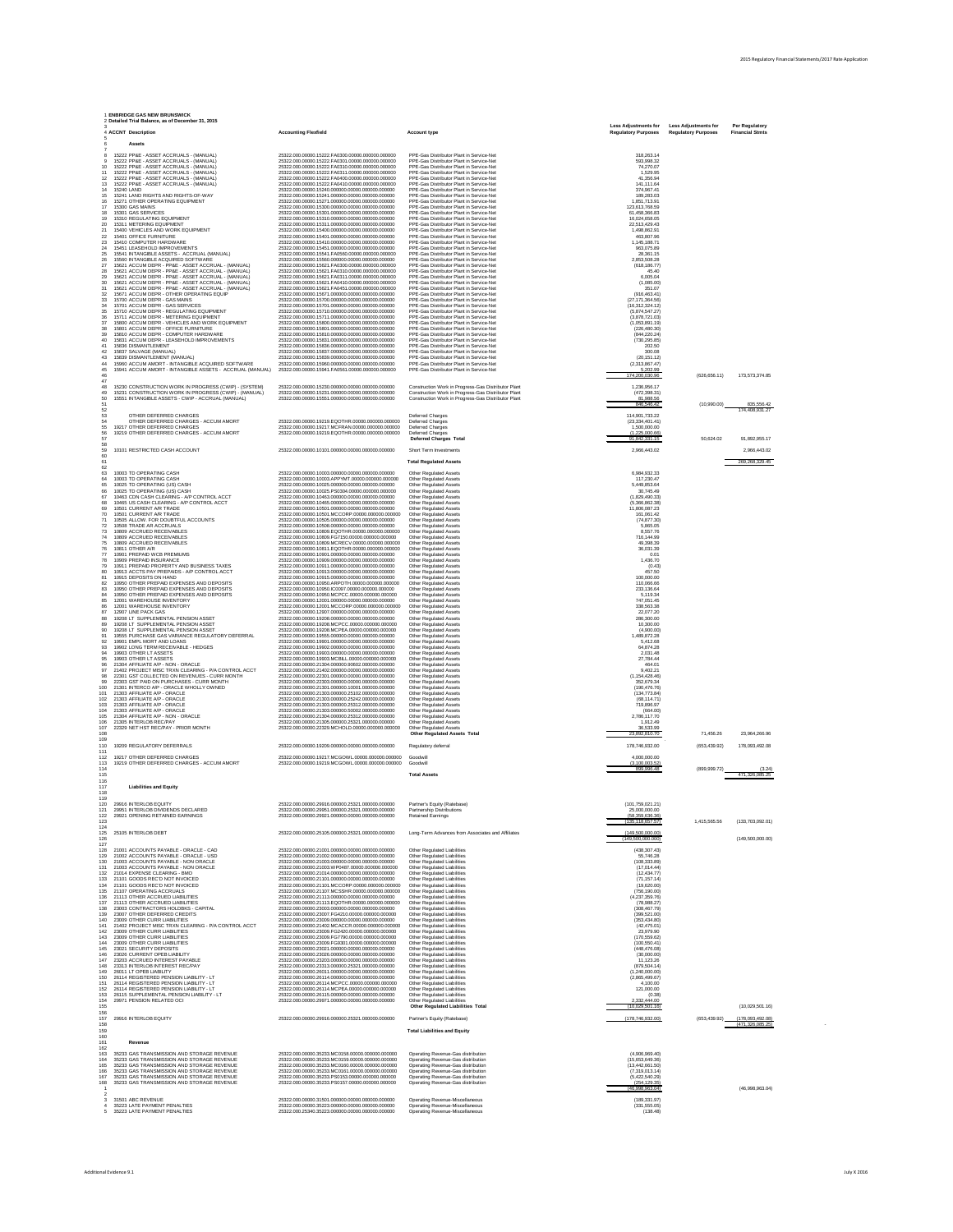2015 Regulatory Financial Statements/2017 Rate Application

## Additional Evidence 9.1 July X 2016

| 35225 TRANSACTIONAL SERVICES                | 25322.000.00000.35225.MCSTUP.00000.000000.000000 | <b>Operating Revenue-Miscellaneous</b>       | (37,625.00)               |            |                   |
|---------------------------------------------|--------------------------------------------------|----------------------------------------------|---------------------------|------------|-------------------|
| 35240 RED LOCK FEE REVENUE                  | 25322.000.00000.35240.000000.00000.000000.000000 | <b>Operating Revenue-Miscellaneous</b>       | (34,809.00)               |            |                   |
| 81501 GAIN/LOSS ON FX - BANK BAL            | 25322.000.00000.81501.000000.00000.000000.000000 | <b>Operating Revenue-Miscellaneous</b>       | (4,499.99)                |            |                   |
| 82003 GAIN/LOSS ON DISPOSITION<br>9         | 25322.000.00000.82003.000000.00000.000000.000000 | <b>Operating Revenue-Miscellaneous</b>       | (235.27)                  |            |                   |
| 82017 OTHER INTEREST INCOME<br>10.          | 25322.000.00000.82017.ARPOTH.00000.000000.000000 | <b>Operating Revenue-Miscellaneous</b>       | (11, 974.02)              |            |                   |
| 82017 OTHER INTEREST INCOME                 | 25322.000.00000.82017.FG1320.00000.000000.000000 | <b>Operating Revenue-Miscellaneous</b>       | (17, 532.34)              |            |                   |
| 82017 OTHER INTEREST INCOME<br>12.          | 25322.000.00000.82017.IC0001.00000.000000.000000 | <b>Operating Revenue-Miscellaneous</b>       | 12,772.45                 |            |                   |
| 82019 INTEREST ON BANK BALANCE<br>13.       | 25322.000.00000.82019.000000.00000.000000.000000 | Income from Investments                      | (70, 333.87)              |            |                   |
| 35241 NSF FEE REVENUE<br>14                 | 25322.000.00000.35241.000000.00000.000000.000000 | <b>Other Revenue</b>                         | (4,300.00)                |            |                   |
| 35299 OTHER MISCELLANEOUS REVENUE<br>15.    | 25322.000.00000.35299.ARPOTH.00000.000000.000000 | <b>Other Revenue</b>                         | (37.63)                   |            |                   |
| 35999 OTHER REVENUE<br>16.                  | 25322.000.00000.35999.ARPOTH.00000.000000.000000 | Other Revenue                                | (150.00)                  |            |                   |
| 35999 OTHER REVENUE                         | 25322.000.00000.35999.MCADMN.00000.000000.000000 | <b>Other Revenue</b>                         | (750.00)                  |            |                   |
| 35999 OTHER REVENUE                         | 25322.000.00000.35999.PS0027.00000.000000.000000 | <b>Other Revenue</b>                         |                           |            |                   |
| 18.<br>41559 MISCELLANEOUS COST OF SALES    | 25322.000.00000.41559.WP0487.00000.000000.000000 |                                              | (39,718.00)<br>113,794.42 |            |                   |
| 19                                          |                                                  | Rental-Cost of goods sold                    |                           |            |                   |
| 41560 LABOUR COST OF SALES<br>20            | 25322.000.00000.41560.WP0487.00000.000000.000000 | Rental-Cost of goods sold                    | 414,402.10                |            |                   |
| 31501 ABC REVENUE<br>21                     | 25322.000.00000.31501.WP0487.00000.000000.000000 | Rental-Revenue                               | (6, 146.25)               |            |                   |
| 31551 RETAIL SERVICES SALES REVENUE<br>22   | 25322.000.00000.31551.WP0487.00000.000000.000000 | Rental-Revenue                               | (35, 568.45)              |            |                   |
| 35999 OTHER REVENUE<br>23                   | 25322.000.00000.35999.WP0487.00000.000000.000000 | Rental-Revenue                               | (419, 732.48)             |            |                   |
| 24                                          |                                                  |                                              | (663, 468.83)             |            | (663, 468.83)     |
| 25                                          |                                                  |                                              |                           |            |                   |
| 26<br>81401 AEDC - ALLOW FUNDS DURING CONST | 25322.000.00000.81401.000000.00000.000000.000000 | Allowance for Funds Used During Construction | (2,938.58)                |            |                   |
| 27<br>81403 AIDC - ALLOW FUNDS DURING CONST | 25322.000.00000.81403.000000.00000.000000.000000 | Allowance for Funds Used During Construction | (1,588.37)                |            |                   |
| 28                                          |                                                  |                                              | (4,526.95)                |            | (4,526.95)        |
| 29                                          |                                                  |                                              |                           |            | (47,666,958.82)   |
| 30<br>31551 RETAIL SERVICES SALES REVENUE   | 25322.000.00000.31551.000000.00000.000000.000000 | Services & Inspection-Revenue                | (195, 459.80)             |            |                   |
| 31551 RETAIL SERVICES SALES REVENUE<br>31   | 25322.000.00000.31551.MCCUST.00000.000000.000000 | Services & Inspection-Revenue                | 839.40                    |            |                   |
| 31552 SERVICE REVENUE<br>32                 | 25322.000.00000.31552.PS0100.00000.000000.000000 | Services & Inspection-Revenue                | (560, 550.74)             |            |                   |
| 33<br>31552 SERVICE REVENUE                 | 25322.000.00000.31552.PS0101.00000.000000.000000 | Services & Inspection-Revenue                | (41, 979.57)              |            |                   |
| 34                                          |                                                  |                                              | (797, 150.71)             |            | (797, 150.71)     |
| 35                                          |                                                  |                                              |                           |            |                   |
| 36<br>41553 RETAIL SERVICES EQUIPMENT       | 25322.000.00000.41553.PS0513.00000.000000.000000 | Services & Inspection-Cost of goods sold     | 4,517.40                  |            |                   |
| 41558 FREIGHT COST OF SALE<br>37            | 25322.000.00000.41558.000000.00000.000000.000000 | Services & Inspection-Cost of goods sold     | 3,174.41                  |            |                   |
| 41559 MISCELLANEOUS COST OF SALES<br>38     | 25322.000.00000.41559.000000.00000.000000.000000 | Services & Inspection-Cost of goods sold     | 1,050.83                  |            |                   |
| 41559 MISCELLANEOUS COST OF SALES<br>39     | 25322.000.00000.41559.PS0515.00000.000000.000000 | Services & Inspection-Cost of goods sold     | (5, 151.34)               |            |                   |
| 41561 COMMERCIAL COGS                       | 25322.000.00000.41561.PS0513.00000.000000.000000 | Services & Inspection-Cost of goods sold     | 1,163.55                  |            |                   |
| 41562 SERVICE COGS<br>41                    | 25322.000.00000.41562.000000.00000.000000.000000 | Services & Inspection-Cost of goods sold     | 469,441.36                |            |                   |
| 42                                          |                                                  |                                              | 474,196.21                |            | 474,196.21        |
| 43                                          |                                                  |                                              |                           |            | (322, 954.50)     |
| 31001 GAS SALES - RESIDENTIAL<br>44         | 25322.000.00000.31001.FG4950.00000.000000.000000 | Sale of Gas                                  | (6, 122, 970.37)          |            |                   |
| 31001 GAS SALES - RESIDENTIAL<br>45         | 25322.000.00000.31001.FG4958.00000.000000.000000 | Sale of Gas                                  | (812, 272.00)             |            |                   |
| 31001 GAS SALES - RESIDENTIAL               | 25322.000.00000.31001.MC0158.00000.000000.000000 | Sale of Gas                                  | (370, 116.49)             |            |                   |
| 31001 GAS SALES - RESIDENTIAL<br>47         | 25322.000.00000.31001.MC0159.00000.000000.000000 | Sale of Gas                                  | (595, 210.62)             |            |                   |
| 31001 GAS SALES - RESIDENTIAL<br>48.        | 25322.000.00000.31001.MC0160.00000.000000.000000 | Sale of Gas                                  | (1,348,301.24)            |            |                   |
| 31001 GAS SALES - RESIDENTIAL               | 25322.000.00000.31001.MC0161.00000.000000.000000 | Sale of Gas                                  | (2,626,602.12)            |            |                   |
| 31001 GAS SALES - RESIDENTIAL<br>50         | 25322.000.00000.31001.PS0151.00000.000000.000000 | Sale of Gas                                  | (5,786,260.48)            |            |                   |
| 31001 GAS SALES - RESIDENTIAL<br>51         | 25322.000.00000.31001.PS0152.00000.000000.000000 | Sale of Gas                                  | (4,616,532.44)            |            |                   |
| 31001 GAS SALES - RESIDENTIAL<br>52         | 25322.000.00000.31001.PS0153.00000.000000.000000 | Sale of Gas                                  | (2, 175, 620.12)          |            |                   |
| 31001 GAS SALES - RESIDENTIAL<br>53         | 25322.000.00000.31001.PS0154.00000.000000.000000 | Sale of Gas                                  | (5,024,042.98)            |            |                   |
| 31001 GAS SALES - RESIDENTIAL<br>54         | 25322.000.00000.31001.PS0155.00000.000000.000000 | Sale of Gas                                  | (8,585,327.30)            |            |                   |
| 31001 GAS SALES - RESIDENTIAL<br>55         | 25322.000.00000.31001.PS0157.00000.000000.000000 | Sale of Gas                                  | (22, 863.26)              |            |                   |
| 56                                          |                                                  |                                              | (38,086,119.42)           | 915,853.76 | (37, 170, 265.66) |
| 57                                          |                                                  |                                              |                           |            |                   |
| 41001 GAS COSTS - RESIDENTIAL<br>58         | 25322.000.00000.41001.FG7020.00000.000000.000000 | <b>Gas Cost</b>                              | (107, 460.42)             |            |                   |
| 41001 GAS COSTS - RESIDENTIAL<br>59         | 25322.000.00000.41001.FG7030.00000.000000.000000 | <b>Gas Cost</b>                              | (1,376,017.53)            |            |                   |
| 41001 GAS COSTS - RESIDENTIAL<br>60         | 25322.000.00000.41001.FG7040.00000.000000.000000 | <b>Gas Cost</b>                              | 1,663,156.46              |            |                   |

 41001 GAS COSTS - RESIDENTIAL 25322.000.00000.41001.FG7040.00000.000000.000000 Gas Cost 1,663,156.46 41001 GAS COSTS - RESIDENTIAL 25322.000.00000.41001.FG7110.00000.000000.000000 Gas Cost 15,393,155.66 41001 GAS COSTS - RESIDENTIAL 25322.000.00000.41001.FG7120.00000.000000.000000 Gas Cost 3,745,253.74 41001 GAS COSTS - RESIDENTIAL 25322.000.00000.41001.FG7130.00000.000000.000000 Gas Cost 660,992.44 41001 GAS COSTS - RESIDENTIAL 25322.000.00000.41001.FG7140.00000.000000.000000 Gas Cost 1,501,068.01 41001 GAS COSTS - RESIDENTIAL 25322.000.00000.41001.FG7150.00000.000000.000000 Gas Cost (326,890.95) 41001 GAS COSTS - RESIDENTIAL 25322.000.00000.41001.FG7170.00000.000000.000000 Gas Cost 157,701.99 41001 GAS COSTS - RESIDENTIAL 25322.000.00000.41001.FG7180.00000.000000.000000 Gas Cost 430,843.20 41001 GAS COSTS - RESIDENTIAL 25322.000.00000.41001.FG7200.00000.000000.000000 Gas Cost 13,788.62 69 41001 GAS COSTS - RESIDENTIAL 25322.000.00000.41001.FG8110.00000.000000.000000.000000 Gas Cost<br>70 41001 GAS COSTS - RESIDENTIAL 25322.000.00000.41001.FG8120.00000.000000.000000.000000 G 41001 GAS COSTS - RESIDENTIAL 25322.000.00000.41001.FG8120.00000.000000.000000 Gas Cost 6,864,766.28 71 41001 GAS COSTS - RESIDENTIAL 25322.000.00000.41001.FG8130.00000.000000.000000.000000 Gas Cost<br>72 41001 GAS COSTS - RESIDENTIAL 25322.000.00000.41001.FG8140.00000.000000.000000 Gas Cost 41001 GAS COSTS - RESIDENTIAL 25322.000.00000.41001.FG8140.00000.000000.000000 Gas Cost 67,167.27

|      | 41001 GAS COSTS - RESIDENTIAL                                         | 25322.000.00000.41001.FG8150.00000.000000.000000                                                     | <b>Gas Cost</b>                                                                                             | (3, 184.59)           |                 |
|------|-----------------------------------------------------------------------|------------------------------------------------------------------------------------------------------|-------------------------------------------------------------------------------------------------------------|-----------------------|-----------------|
| 74   | 41001 GAS COSTS - RESIDENTIAL                                         | 25322.000.00000.41001.FG8170.00000.000000.000000                                                     | <b>Gas Cost</b>                                                                                             | 3,516.53              |                 |
| 75   | 41001 GAS COSTS - RESIDENTIAL                                         | 25322.000.00000.41001.FG8180.00000.000000.000000                                                     | Gas Cost                                                                                                    | 3,289,736.59          |                 |
|      | 45951 AFFILIATE COS - ALL                                             | 25322.000.00000.45951.000000.30404.000000.000000                                                     | Gas Cost                                                                                                    | 4,283,081.96          |                 |
| 77   | 60101 BASE PAY                                                        | 25322.000.25334.60101.FG7000.00000.000000.000000                                                     | Gas Cost                                                                                                    | 140,535.00            |                 |
| 78   | 60101 BASE PAY                                                        | 25322.000.25334.60101.FG8000.00000.000000.000000                                                     | Gas Cost                                                                                                    | 18,027.00             |                 |
| 79   | 61009 SAFETY RELATED SUPPLIES                                         | 25322.000.25334.61009.000000.00000.000000.000000                                                     | Gas Cost                                                                                                    | 945.40                |                 |
|      | 61105 COPIER AND OTHER OFFICE SUPPLIES                                | 25322.000.25334.61105.FG7000.00000.000000.000000                                                     | Gas Cost                                                                                                    | 6,394.13              |                 |
| 81   | 61109 BOOKS AND SUBSCRIPTIONS                                         | 25322.000.25334.61109.000000.00000.000000.000000                                                     | Gas Cost                                                                                                    | 331.53                |                 |
|      | 61109 BOOKS AND SUBSCRIPTIONS                                         | 25322.000.25334.61109.FG7000.00000.000000.000000                                                     | Gas Cost                                                                                                    | 3,147.24              |                 |
| 83   | 61503 LEGAL FEES                                                      | 25322.000.25334.61503.FG7000.00000.000000.000000                                                     | Gas Cost                                                                                                    | (12,500.00)           |                 |
|      | 61503 LEGAL FEES                                                      | 25322.000.25334.61503.FG8000.00000.000000.000000                                                     | Gas Cost                                                                                                    | 598.44<br>314.31      |                 |
|      | 70503 GROUND TRANSPORTATION<br>70505 ACCOMMODATION                    | 25322.000.25334.70503.FG7000.00000.000000.000000<br>25322.000.25334.70505.FG7000.00000.000000.000000 | Gas Cost<br>Gas Cost                                                                                        |                       |                 |
|      | 70507 MEALS AND ENTERTAINMENT                                         | 25322.000.25334.70507.000000.00000.000000.000000                                                     | Gas Cost                                                                                                    | 1,489.22<br>7.38      |                 |
| 87   | 70507 MEALS AND ENTERTAINMENT                                         | 25322.000.25334.70507.FG7000.00000.000000.000000                                                     | Gas Cost                                                                                                    | 27.74                 |                 |
| 89   | 74002 FIXED INTERNAL CHARGES                                          | 25322.000.25334.74002.IC0027.25102.000000.000000                                                     | <b>Gas Cost</b>                                                                                             | 38,628.17             |                 |
| 90   |                                                                       |                                                                                                      |                                                                                                             | 37,170,265.66         | 37,170,265.66   |
| 91   |                                                                       |                                                                                                      |                                                                                                             |                       |                 |
| 92   |                                                                       |                                                                                                      |                                                                                                             |                       |                 |
| 93   |                                                                       |                                                                                                      | <b>Total Revenue</b>                                                                                        |                       | (47,989,913.32) |
| 94   |                                                                       |                                                                                                      |                                                                                                             |                       |                 |
| 95   |                                                                       | <b>Operating Expenses</b>                                                                            |                                                                                                             |                       |                 |
| 96   |                                                                       |                                                                                                      |                                                                                                             |                       |                 |
|      | 60101 BASE PAY                                                        | 25322.000.25300.60101.000000.00000.000000.000000                                                     | Operating Expense-Operating & Maintenance Cost                                                              | 524,892.89            |                 |
|      | 60101 BASE PAY                                                        | 25322.000.25311.60101.000000.00000.000000.000000                                                     | Operating Expense-Operating & Maintenance Cost                                                              | 917,567.38            |                 |
|      | 60101 BASE PAY                                                        | 25322.000.25312.60101.000000.00000.000000.000000                                                     | Operating Expense-Operating & Maintenance Cost                                                              | 390,457.01            |                 |
|      | 60101 BASE PAY                                                        | 25322.000.25330.60101.000000.00000.000000.000000                                                     | Operating Expense-Operating & Maintenance Cost                                                              | 328,040.47            |                 |
|      | 60101 BASE PAY                                                        | 25322.000.25337.60101.000000.00000.000000.000000                                                     | Operating Expense-Operating & Maintenance Cost                                                              | 197,600.48            |                 |
|      | 60101 BASE PAY                                                        | 25322.000.25338.60101.000000.00000.000000.000000                                                     | Operating Expense-Operating & Maintenance Cost                                                              | 136,819.91            |                 |
| 103. | 60101 BASE PAY                                                        | 25322.000.25351.60101.000000.00000.000000.000000                                                     | Operating Expense-Operating & Maintenance Cost                                                              | 1,012,080.71          |                 |
| 104  | 60101 BASE PAY                                                        | 25322.000.25352.60101.000000.00000.000000.000000                                                     | Operating Expense-Operating & Maintenance Cost                                                              | 508,428.47            |                 |
| 105. | 60101 BASE PAY                                                        | 25322.000.25353.60101.000000.00000.000000.000000                                                     | Operating Expense-Operating & Maintenance Cost                                                              | 690,857.57            |                 |
| 106. | 60101 BASE PAY                                                        | 25322.000.25354.60101.000000.00000.000000.000000                                                     | Operating Expense-Operating & Maintenance Cost                                                              | 185,440.67            |                 |
|      | 60101 BASE PAY                                                        | 25322.000.25361.60101.000000.00000.000000.000000                                                     | Operating Expense-Operating & Maintenance Cost                                                              | (37, 161.38)          |                 |
| 108  | 60101 BASE PAY                                                        | 25322.000.25362.60101.000000.00000.000000.000000                                                     | Operating Expense-Operating & Maintenance Cost                                                              | 140,307.93            |                 |
| 109. | 60109 TEMPORARY PAYROLL                                               | 25322.000.25300.60109.000000.00000.000000.000000                                                     | Operating Expense-Operating & Maintenance Cost                                                              | 5,509.00              |                 |
|      | 60109 TEMPORARY PAYROLL                                               | 25322.000.25312.60109.PP2570.00000.000000.000000                                                     | Operating Expense-Operating & Maintenance Cost                                                              | (97,631.50)           |                 |
|      | 60109 TEMPORARY PAYROLL                                               | 25322.000.25320.60109.PP2570.00000.000000.000000                                                     | Operating Expense-Operating & Maintenance Cost                                                              | (116, 188.00)         |                 |
|      | 60109 TEMPORARY PAYROLL                                               | 25322.000.25351.60109.000000.00000.000000.000000                                                     | Operating Expense-Operating & Maintenance Cost                                                              | 102,085.08            |                 |
|      | 60109 TEMPORARY PAYROLL                                               | 25322.000.25351.60109.PP2570.00000.000000.000000                                                     | Operating Expense-Operating & Maintenance Cost                                                              | (87, 120.50)          |                 |
| 114  | 60117 VACATION PAY                                                    | 25322.000.25300.60117.000000.00000.000000.000000                                                     | <b>Operating Expense-Operating &amp; Maintenance Cost</b>                                                   | 45,241.05             |                 |
| 115  | 60117 VACATION PAY                                                    | 25322.000.25311.60117.000000.00000.000000.000000                                                     | Operating Expense-Operating & Maintenance Cost                                                              | 61,957.32             |                 |
| 116  | 60117 VACATION PAY                                                    | 25322.000.25312.60117.000000.00000.000000.000000                                                     | Operating Expense-Operating & Maintenance Cost                                                              | 24,402.36             |                 |
|      | 60117 VACATION PAY                                                    | 25322.000.25320.60117.000000.00000.000000.000000                                                     | Operating Expense-Operating & Maintenance Cost                                                              | 49.54                 |                 |
| 118  | 60117 VACATION PAY                                                    | 25322.000.25330.60117.000000.00000.000000.000000                                                     | Operating Expense-Operating & Maintenance Cost                                                              | 25,901.16             |                 |
| 119  | 60117 VACATION PAY                                                    | 25322.000.25337.60117.000000.00000.000000.000000                                                     | Operating Expense-Operating & Maintenance Cost                                                              | 16,403.90             |                 |
| 120  | 60117 VACATION PAY                                                    | 25322.000.25338.60117.000000.00000.000000.000000                                                     | Operating Expense-Operating & Maintenance Cost                                                              | 13,877.40             |                 |
|      | 60117 VACATION PAY                                                    | 25322.000.25351.60117.000000.00000.000000.000000                                                     | Operating Expense-Operating & Maintenance Cost                                                              | 70,714.46             |                 |
| 122. | 60117 VACATION PAY                                                    | 25322.000.25352.60117.000000.00000.000000.000000                                                     | Operating Expense-Operating & Maintenance Cost                                                              | 37,624.03             |                 |
| 123  | 60117 VACATION PAY                                                    | 25322.000.25353.60117.000000.00000.000000.000000                                                     | <b>Operating Expense-Operating &amp; Maintenance Cost</b>                                                   | 54,277.04             |                 |
|      | 60117 VACATION PAY                                                    | 25322.000.25354.60117.000000.00000.000000.000000                                                     | Operating Expense-Operating & Maintenance Cost                                                              | 13,325.36             |                 |
| 125  | 60117 VACATION PAY                                                    | 25322.000.25361.60117.000000.00000.000000.000000                                                     | Operating Expense-Operating & Maintenance Cost                                                              | 5,869.66              |                 |
| 126  | 60117 VACATION PAY                                                    | 25322.000.25362.60117.000000.00000.000000.000000                                                     | Operating Expense-Operating & Maintenance Cost                                                              | 10,480.73             |                 |
|      | 60119 SEVERANCE PAY                                                   | 25322.000.25338.60119.000000.00000.000000.000000                                                     | <b>Operating Expense-Operating &amp; Maintenance Cost</b>                                                   | 55,205.46             |                 |
| 128  | 60123 TEMP DISABILITY                                                 | 25322.000.25311.60123.000000.00000.000000.000000                                                     | <b>Operating Expense-Operating &amp; Maintenance Cost</b>                                                   | 4,488.13              |                 |
| 129  | 60123 TEMP DISABILITY                                                 | 25322.000.25330.60123.000000.00000.000000.000000                                                     | Operating Expense-Operating & Maintenance Cost                                                              | 2,039.94              |                 |
|      | 60123 TEMP DISABILITY                                                 | 25322.000.25337.60123.000000.00000.000000.000000                                                     | Operating Expense-Operating & Maintenance Cost                                                              | 7,974.69              |                 |
|      | 60123 TEMP DISABILITY                                                 | 25322.000.25351.60123.000000.00000.000000.000000                                                     | Operating Expense-Operating & Maintenance Cost                                                              | (423.10)              |                 |
| 132  | 60123 TEMP DISABILITY                                                 | 25322.000.25353.60123.000000.00000.000000.000000                                                     | <b>Operating Expense-Operating &amp; Maintenance Cost</b>                                                   | 438.21                |                 |
| 133  | 60129 SCHEDULED OVERTIME                                              | 25322.000.25351.60129.000000.00000.000000.000000                                                     | Operating Expense-Operating & Maintenance Cost                                                              | 164,554.17            |                 |
|      | 60129 SCHEDULED OVERTIME                                              | 25322.000.25353.60129.000000.00000.000000.000000                                                     | Operating Expense-Operating & Maintenance Cost                                                              | 83,831.57             |                 |
| 135  | 60131 STATUTORY HOLIDAY PAY                                           | 25322.000.25300.60131.000000.00000.000000.000000                                                     | Operating Expense-Operating & Maintenance Cost                                                              | 13,144.74             |                 |
| 136  | 60131 STATUTORY HOLIDAY PAY                                           | 25322.000.25311.60131.000000.00000.000000.000000                                                     | Operating Expense-Operating & Maintenance Cost                                                              | 14,566.87             |                 |
|      | 60131 STATUTORY HOLIDAY PAY                                           | 25322.000.25312.60131.000000.00000.000000.000000                                                     | <b>Operating Expense-Operating &amp; Maintenance Cost</b>                                                   | 10,572.32             |                 |
| 138  | 60131 STATUTORY HOLIDAY PAY                                           | 25322.000.25330.60131.000000.00000.000000.000000                                                     | Operating Expense-Operating & Maintenance Cost                                                              | 6,872.10              |                 |
|      | 60131 STATUTORY HOLIDAY PAY<br>60131 STATUTORY HOLIDAY PAY            | 25322.000.25337.60131.000000.00000.000000.000000<br>25322.000.25338.60131.000000.00000.000000.000000 | Operating Expense-Operating & Maintenance Cost                                                              | 4,173.54<br>1,427.39  |                 |
|      | 60131 STATUTORY HOLIDAY PAY                                           | 25322.000.25351.60131.000000.00000.000000.000000                                                     | Operating Expense-Operating & Maintenance Cost                                                              |                       |                 |
| 142  | 60131 STATUTORY HOLIDAY PAY                                           | 25322.000.25352.60131.000000.00000.000000.000000                                                     | Operating Expense-Operating & Maintenance Cost<br>Operating Expense-Operating & Maintenance Cost            | 23,172.64<br>8,681.11 |                 |
| 143  | 60131 STATUTORY HOLIDAY PAY                                           | 25322.000.25353.60131.000000.00000.000000.000000                                                     | Operating Expense-Operating & Maintenance Cost                                                              | 18,662.56             |                 |
| 144  | 60131 STATUTORY HOLIDAY PAY                                           | 25322.000.25354.60131.000000.00000.000000.000000                                                     | Operating Expense-Operating & Maintenance Cost                                                              | 3,405.93              |                 |
| 145  | 60131 STATUTORY HOLIDAY PAY                                           | 25322.000.25361.60131.000000.00000.000000.000000                                                     | Operating Expense-Operating & Maintenance Cost                                                              | 533.46                |                 |
| 146  | 60131 STATUTORY HOLIDAY PAY                                           | 25322.000.25362.60131.000000.00000.000000.000000                                                     | Operating Expense-Operating & Maintenance Cost                                                              | 3,921.84              |                 |
| 147  | 60133 SICK PAY                                                        | 25322.000.25300.60133.000000.00000.000000.000000                                                     | Operating Expense-Operating & Maintenance Cost                                                              | 3,246.72              |                 |
|      | 60133 SICK PAY                                                        | 25322.000.25311.60133.000000.00000.000000.000000                                                     | Operating Expense-Operating & Maintenance Cost                                                              | 11,639.49             |                 |
|      | 60133 SICK PAY                                                        | 25322.000.25312.60133.000000.00000.000000.000000                                                     | Operating Expense-Operating & Maintenance Cost                                                              | 641.66                |                 |
|      | 60133 SICK PAY                                                        | 25322.000.25330.60133.000000.00000.000000.000000                                                     | Operating Expense-Operating & Maintenance Cost                                                              | 12,237.16             |                 |
|      | 60133 SICK PAY                                                        | 25322.000.25337.60133.000000.00000.000000.000000                                                     | Operating Expense-Operating & Maintenance Cost                                                              | 21,477.15             |                 |
|      | 60133 SICK PAY                                                        | 25322.000.25338.60133.000000.00000.000000.000000                                                     | Operating Expense-Operating & Maintenance Cost                                                              | 18,518.10             |                 |
|      | 60133 SICK PAY                                                        | 25322.000.25351.60133.000000.00000.000000.000000                                                     | Operating Expense-Operating & Maintenance Cost                                                              | 16,212.24             |                 |
|      | 60133 SICK PAY                                                        | 25322.000.25352.60133.000000.00000.000000.000000                                                     | Operating Expense-Operating & Maintenance Cost                                                              | 3,504.51              |                 |
|      | 60133 SICK PAY                                                        | 25322.000.25353.60133.000000.00000.000000.000000                                                     | Operating Expense-Operating & Maintenance Cost                                                              | 8,724.74              |                 |
|      | 60133 SICK PAY                                                        | 25322.000.25354.60133.000000.00000.000000.000000                                                     | Operating Expense-Operating & Maintenance Cost                                                              | 2,161.56              |                 |
|      | 60133 SICK PAY                                                        | 25322.000.25361.60133.000000.00000.000000.000000                                                     | Operating Expense-Operating & Maintenance Cost                                                              | 34,675.44             |                 |
|      | 60133 SICK PAY                                                        | 25322.000.25362.60133.000000.00000.000000.000000                                                     | Operating Expense-Operating & Maintenance Cost                                                              | 1,435.38              |                 |
|      | 60137 STIP - SR. MGMT                                                 | 25322.000.25320.60137.000000.00000.000000.000000                                                     | Operating Expense-Operating & Maintenance Cost                                                              | 6,170.00              |                 |
|      | 60137 STIP - SR. MGMT                                                 | 25322.000.25320.60137.MCSSHR.00000.000000.000000                                                     | Operating Expense-Operating & Maintenance Cost                                                              | 705,935.76            |                 |
|      | 60139 COMMISSION PAY                                                  | 25322.000.25330.60139.000000.00000.000000.000000                                                     | Operating Expense-Operating & Maintenance Cost                                                              | 37,362.73             |                 |
|      | 60201 CANADA PENSION PLAN - COMPANY CONTRIBUTION                      | 25322.000.25320.60201.000000.00000.000000.000000                                                     | Operating Expense-Operating & Maintenance Cost                                                              | 226,798.21            |                 |
| 163  | 60205 WORKERS COMPENSATION                                            | 25322.000.25320.60205.000000.00000.000000.000000                                                     | Operating Expense-Operating & Maintenance Cost                                                              | 17,414.57             |                 |
|      | 60207 EMPLOYMENT INSURANCE                                            | 25322.000.25320.60207.000000.00000.000000.000000                                                     | Operating Expense-Operating & Maintenance Cost                                                              | 105,697.27            |                 |
|      | 60221 GROUP LIFE INSURANCE EXPENSE - ACTIVE EMPL                      | 25322.000.25320.60221.000000.00000.000000.000000                                                     | Operating Expense-Operating & Maintenance Cost                                                              | 900.41                |                 |
|      | 60227 REGISTERED DB CURRENT SERVICE COST                              | 25322.000.25320.60227.000000.00000.000000.000000                                                     | Operating Expense-Operating & Maintenance Cost                                                              | 128,300.00            |                 |
|      | 60228 SUPPLEMENTAL DB CURRENT SERVICE COST                            | 25322.000.25320.60228.000000.00000.000000.000000                                                     | Operating Expense-Operating & Maintenance Cost                                                              | (7,700.00)            |                 |
| 168  | 60231 DC PENSION PYMT                                                 | 25322.000.25320.60231.000000.00000.000000.000000                                                     | Operating Expense-Operating & Maintenance Cost                                                              | 39,263.36             |                 |
|      | 60239 EDUCATION AWARDS                                                | 25322.000.25320.60239.000000.00000.000000.000000                                                     | Operating Expense-Operating & Maintenance Cost                                                              | 13,700.00             |                 |
|      | 60257 BENEFIT CREDITS                                                 | 25322.000.25320.60257.000000.00000.000000.000000                                                     | Operating Expense-Operating & Maintenance Cost                                                              | 395,365.26            |                 |
|      | 60261 EXECUTIVE BENEFITS                                              | 25322.000.25300.60261.000000.00000.000000.000000                                                     | Operating Expense-Operating & Maintenance Cost                                                              | 10,000.00             |                 |
|      | 60271 FLEX PLAN ADMIN FEES                                            | 25322.000.25320.60271.000000.00000.000000.000000                                                     | Operating Expense-Operating & Maintenance Cost                                                              | 11,657.20             |                 |
|      | 60273 HEALTH & FITNESS                                                | 25322.000.25320.60273.000000.00000.000000.000000                                                     | Operating Expense-Operating & Maintenance Cost                                                              | 15,929.29             |                 |
|      | 60303 EXTENDED MEDICAL - ANNUITANT                                    | 25322.000.25320.60303.000000.00000.000000.000000                                                     | Operating Expense-Operating & Maintenance Cost                                                              | 10,257.16             |                 |
|      | 60307 DENTAL PLAN - ANNUITANT<br>60319 OTHER POST RETIREMENT BENEFITS | 25322.000.25320.60307.000000.00000.000000.000000                                                     | <b>Operating Expense-Operating &amp; Maintenance Cost</b>                                                   | 1,901.40              |                 |
|      | 60401 EMPLOYEE TRAINING AND DEVELOPMENT                               | 25322.000.25320.60319.000000.00000.000000.000000<br>25322.000.25311.60401.000000.00000.000000.000000 | Operating Expense-Operating & Maintenance Cost<br><b>Operating Expense-Operating &amp; Maintenance Cost</b> | 117,000.00<br>17.70   |                 |
|      | 10 60401 EMPLOYEE TRAINING AND DEVELOPMENT                            | 25322.000.25312.60401.000000.00000.000000.000000                                                     | Operating Expense-Operating & Maintenance Cost                                                              | 491.59                |                 |
|      |                                                                       |                                                                                                      |                                                                                                             |                       |                 |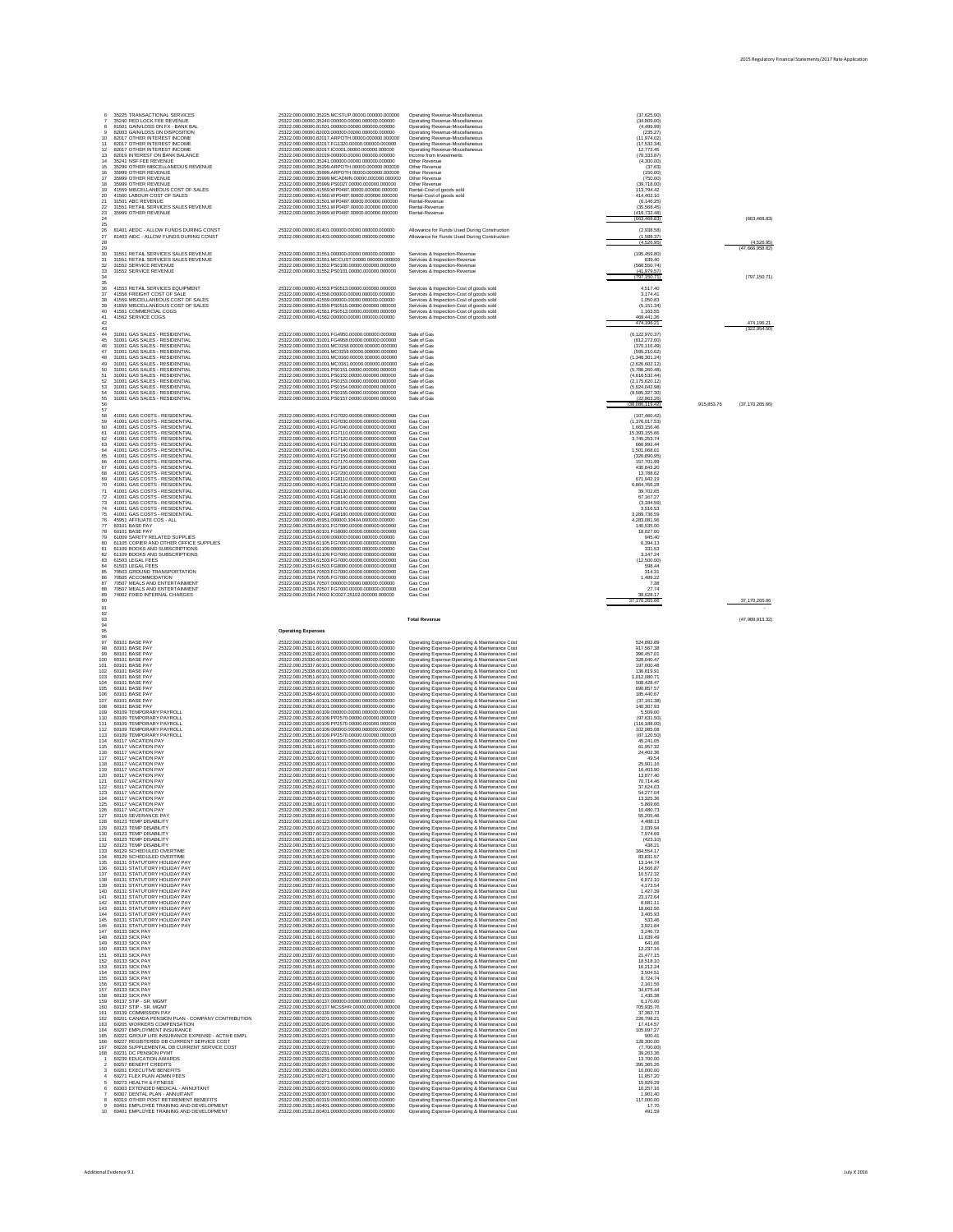2015 Regulatory Financial Statements/2017 Rate Application

Additional Evidence 9.1 July X 2016

| 11                       | 60401 EMPLOYEE TRAINING AND DEVELOPMENT                                                                                                                              | 25322.000.25320.60401.000000.00000.000000.000000                                                                                                                                                             | Operating Expense-Operating & Maintenance Cost                                                                                                                                                       | 52,641.13                                        |
|--------------------------|----------------------------------------------------------------------------------------------------------------------------------------------------------------------|--------------------------------------------------------------------------------------------------------------------------------------------------------------------------------------------------------------|------------------------------------------------------------------------------------------------------------------------------------------------------------------------------------------------------|--------------------------------------------------|
| 12                       | 60401 EMPLOYEE TRAINING AND DEVELOPMENT                                                                                                                              | 25322.000.25330.60401.000000.00000.000000.000000                                                                                                                                                             | Operating Expense-Operating & Maintenance Cost                                                                                                                                                       | 17.86                                            |
| 13                       | 60401 EMPLOYEE TRAINING AND DEVELOPMENT                                                                                                                              | 25322.000.25351.60401.000000.00000.000000.000000                                                                                                                                                             | Operating Expense-Operating & Maintenance Cost                                                                                                                                                       | 1,099.59                                         |
| 14                       | 60401 EMPLOYEE TRAINING AND DEVELOPMENT                                                                                                                              | 25322.000.25352.60401.000000.00000.000000.000000                                                                                                                                                             | Operating Expense-Operating & Maintenance Cost                                                                                                                                                       | 655.81                                           |
| 15                       | 60401 EMPLOYEE TRAINING AND DEVELOPMENT                                                                                                                              | 25322.000.25354.60401.000000.00000.000000.000000                                                                                                                                                             | Operating Expense-Operating & Maintenance Cost                                                                                                                                                       | 27,435.86                                        |
| 16                       | 60405 RECRUITMENT ADVERTISING AND INTERVIEWS                                                                                                                         | 25322.000.25320.60405.000000.00000.000000.000000                                                                                                                                                             | Operating Expense-Operating & Maintenance Cost                                                                                                                                                       | 375.00                                           |
| 17                       | 60411 AWARDS AND ALLOWANCES                                                                                                                                          | 25322.000.25320.60411.000000.00000.000000.000000                                                                                                                                                             | Operating Expense-Operating & Maintenance Cost                                                                                                                                                       | 16,976.23                                        |
| 18                       | 60412 EMPLOYEE RECOGNITION AWARDS AND ALLOWANCES                                                                                                                     | 25322.000.25300.60412.000000.00000.000000.000000                                                                                                                                                             | Operating Expense-Operating & Maintenance Cost                                                                                                                                                       | (0.01)                                           |
| 19                       | 60412 EMPLOYEE RECOGNITION AWARDS AND ALLOWANCES                                                                                                                     | 25322.000.25311.60412.000000.00000.000000.000000                                                                                                                                                             | Operating Expense-Operating & Maintenance Cost                                                                                                                                                       | 277.39                                           |
| 20                       | 60412 EMPLOYEE RECOGNITION AWARDS AND ALLOWANCES                                                                                                                     | 25322.000.25320.60412.000000.00000.000000.000000                                                                                                                                                             | Operating Expense-Operating & Maintenance Cost                                                                                                                                                       | 3,706.67                                         |
| 21<br>22                 | 60412 EMPLOYEE RECOGNITION AWARDS AND ALLOWANCES<br>60412 EMPLOYEE RECOGNITION AWARDS AND ALLOWANCES<br>60415 EMPLOYEE EDUCATION REFUND                              | 25322.000.25351.60412.000000.00000.000000.000000<br>25322.000.25362.60412.000000.00000.000000.000000<br>25322.000.25320.60415.000000.00000.000000.000000                                                     | Operating Expense-Operating & Maintenance Cost<br>Operating Expense-Operating & Maintenance Cost<br>Operating Expense-Operating & Maintenance Cost                                                   | 8,740.10<br>17.86<br>680.95                      |
| 24                       | 60415 EMPLOYEE EDUCATION REFUND                                                                                                                                      | 25322.000.25353.60415.000000.00000.000000.000000                                                                                                                                                             | Operating Expense-Operating & Maintenance Cost                                                                                                                                                       | 3,042.75                                         |
| 25                       | 61001 TOOLS                                                                                                                                                          | 25322.000.25350.61001.000000.00000.000000.000000                                                                                                                                                             | Operating Expense-Operating & Maintenance Cost                                                                                                                                                       | 154.55                                           |
| 26                       | 61001 TOOLS                                                                                                                                                          | 25322.000.25351.61001.000000.00000.000000.000000                                                                                                                                                             | Operating Expense-Operating & Maintenance Cost                                                                                                                                                       | 5,366.76                                         |
| 27                       | 61001 TOOLS                                                                                                                                                          | 25322.000.25352.61001.000000.00000.000000.000000                                                                                                                                                             | Operating Expense-Operating & Maintenance Cost                                                                                                                                                       | 1,649.75                                         |
| 28<br>29.                | 61001 TOOLS<br>61001 TOOLS<br>61005 FOOD SUPPLIES                                                                                                                    | 25322.000.25353.61001.000000.00000.000000.000000<br>25322.000.25354.61001.000000.00000.000000.000000<br>25322.000.25300.61005.000000.00000.000000.000000                                                     | Operating Expense-Operating & Maintenance Cost<br>Operating Expense-Operating & Maintenance Cost<br>Operating Expense-Operating & Maintenance Cost                                                   | 4,571.17<br>16.99<br>775.65                      |
| 31                       | 61005 FOOD SUPPLIES                                                                                                                                                  | 25322.000.25351.61005.000000.00000.000000.000000                                                                                                                                                             | Operating Expense-Operating & Maintenance Cost                                                                                                                                                       | 41.82                                            |
| 32                       | 61005 FOOD SUPPLIES                                                                                                                                                  | 25322.000.25352.61005.000000.00000.000000.000000                                                                                                                                                             | Operating Expense-Operating & Maintenance Cost                                                                                                                                                       | 13.42                                            |
| 33                       | 61005 FOOD SUPPLIES                                                                                                                                                  | 25322.000.25353.61005.000000.00000.000000.000000                                                                                                                                                             | Operating Expense-Operating & Maintenance Cost                                                                                                                                                       | 153.51                                           |
| 34                       | 61009 SAFETY RELATED SUPPLIES                                                                                                                                        | 25322.000.25300.61009.000000.00000.000000.000000                                                                                                                                                             | Operating Expense-Operating & Maintenance Cost                                                                                                                                                       | 192.95                                           |
| 35                       | 61009 SAFETY RELATED SUPPLIES                                                                                                                                        | 25322.000.25311.61009.000000.00000.000000.000000                                                                                                                                                             | Operating Expense-Operating & Maintenance Cost                                                                                                                                                       | 145.78                                           |
| 36                       | 61009 SAFETY RELATED SUPPLIES                                                                                                                                        | 25322.000.25337.61009.000000.00000.000000.000000                                                                                                                                                             | Operating Expense-Operating & Maintenance Cost                                                                                                                                                       | 43.84                                            |
| 37                       | 61009 SAFETY RELATED SUPPLIES                                                                                                                                        | 25322.000.25351.61009.000000.00000.000000.000000                                                                                                                                                             | Operating Expense-Operating & Maintenance Cost                                                                                                                                                       | 59,208.38                                        |
| 38                       | 61009 SAFETY RELATED SUPPLIES                                                                                                                                        | 25322.000.25352.61009.000000.00000.000000.000000                                                                                                                                                             | Operating Expense-Operating & Maintenance Cost                                                                                                                                                       | 443.41                                           |
| 39                       | 61009 SAFETY RELATED SUPPLIES                                                                                                                                        | 25322.000.25353.61009.000000.00000.000000.000000                                                                                                                                                             | Operating Expense-Operating & Maintenance Cost                                                                                                                                                       | 1,479.96                                         |
| 40                       | 61009 SAFETY RELATED SUPPLIES                                                                                                                                        | 25322.000.25354.61009.000000.00000.000000.000000                                                                                                                                                             | Operating Expense-Operating & Maintenance Cost                                                                                                                                                       | 5,253.49                                         |
| 41                       | 61011 UNIFORMS AND PROTECTIVE CLOTHING                                                                                                                               | 25322.000.25300.61011.000000.00000.000000.000000                                                                                                                                                             | Operating Expense-Operating & Maintenance Cost                                                                                                                                                       | (36.37)                                          |
| 42                       | 61011 UNIFORMS AND PROTECTIVE CLOTHING                                                                                                                               | 25322.000.25330.61011.000000.00000.000000.000000                                                                                                                                                             | Operating Expense-Operating & Maintenance Cost                                                                                                                                                       | 39.01                                            |
| 43                       | 61011 UNIFORMS AND PROTECTIVE CLOTHING                                                                                                                               | 25322.000.25337.61011.000000.00000.000000.000000                                                                                                                                                             | Operating Expense-Operating & Maintenance Cost                                                                                                                                                       | 466.60                                           |
| 44                       | 61011 UNIFORMS AND PROTECTIVE CLOTHING                                                                                                                               | 25322.000.25350.61011.000000.00000.000000.000000                                                                                                                                                             | Operating Expense-Operating & Maintenance Cost                                                                                                                                                       | 720.35                                           |
| 45<br>46                 | 61011 UNIFORMS AND PROTECTIVE CLOTHING<br>61011 UNIFORMS AND PROTECTIVE CLOTHING<br>61011 UNIFORMS AND PROTECTIVE CLOTHING<br>61011 UNIFORMS AND PROTECTIVE CLOTHING | 25322.000.25351.61011.000000.00000.000000.000000<br>25322.000.25352.61011.000000.00000.000000.000000<br>25322.000.25353.61011.000000.00000.000000.000000<br>25322.000.25354.61011.000000.00000.000000.000000 | Operating Expense-Operating & Maintenance Cost<br>Operating Expense-Operating & Maintenance Cost<br>Operating Expense-Operating & Maintenance Cost<br>Operating Expense-Operating & Maintenance Cost | 34,799.85<br>5,422.91<br>18,027.73<br>670.52     |
|                          | 61101 UTILITIES                                                                                                                                                      | 25322.000.25340.61101.000000.00000.000000.000000                                                                                                                                                             | Operating Expense-Operating & Maintenance Cost                                                                                                                                                       | 406.46                                           |
|                          | 61101 UTILITIES                                                                                                                                                      | 25322.000.25350.61101.000000.00000.000000.000000                                                                                                                                                             | Operating Expense-Operating & Maintenance Cost                                                                                                                                                       | 17,616.64                                        |
|                          | 61103 STATIONERY PRINTING AND DRAFTING SUPPLIES                                                                                                                      | 25322.000.25313.61103.000000.00000.000000.000000                                                                                                                                                             | Operating Expense-Operating & Maintenance Cost                                                                                                                                                       | 17,165.14                                        |
|                          | 61103 STATIONERY PRINTING AND DRAFTING SUPPLIES                                                                                                                      | 25322.000.25351.61103.000000.00000.000000.000000                                                                                                                                                             | Operating Expense-Operating & Maintenance Cost                                                                                                                                                       | 1,734.95                                         |
|                          | 61103 STATIONERY PRINTING AND DRAFTING SUPPLIES                                                                                                                      | 25322.000.25353.61103.000000.00000.000000.000000                                                                                                                                                             | Operating Expense-Operating & Maintenance Cost                                                                                                                                                       | 4,486.04                                         |
|                          | 61105 COPIER AND OTHER OFFICE SUPPLIES                                                                                                                               | 25322.000.25300.61105.000000.00000.000000.000000                                                                                                                                                             | Operating Expense-Operating & Maintenance Cost                                                                                                                                                       | 32.56                                            |
|                          | 61105 COPIER AND OTHER OFFICE SUPPLIES                                                                                                                               | 25322.000.25312.61105.000000.00000.000000.000000                                                                                                                                                             | Operating Expense-Operating & Maintenance Cost                                                                                                                                                       | 10,069.76                                        |
| 57                       | 61105 COPIER AND OTHER OFFICE SUPPLIES                                                                                                                               | 25322.000.25313.61105.000000.00000.000000.000000                                                                                                                                                             | Operating Expense-Operating & Maintenance Cost                                                                                                                                                       | 17,660.99                                        |
|                          | 61105 COPIER AND OTHER OFFICE SUPPLIES                                                                                                                               | 25322.000.25330.61105.000000.00000.000000.000000                                                                                                                                                             | Operating Expense-Operating & Maintenance Cost                                                                                                                                                       | 55.41                                            |
|                          | 61105 COPIER AND OTHER OFFICE SUPPLIES                                                                                                                               | 25322.000.25350.61105.000000.00000.000000.000000                                                                                                                                                             | Operating Expense-Operating & Maintenance Cost                                                                                                                                                       | 108.44                                           |
|                          | 61105 COPIER AND OTHER OFFICE SUPPLIES                                                                                                                               | 25322.000.25353.61105.000000.00000.000000.000000                                                                                                                                                             | Operating Expense-Operating & Maintenance Cost                                                                                                                                                       | 275.62                                           |
|                          | 61105 COPIER AND OTHER OFFICE SUPPLIES                                                                                                                               | 25322.000.25362.61105.000000.00000.000000.000000                                                                                                                                                             | Operating Expense-Operating & Maintenance Cost                                                                                                                                                       | 9,553.84                                         |
|                          | 61109 BOOKS AND SUBSCRIPTIONS                                                                                                                                        | 25322.000.25313.61109.000000.00000.000000.000000                                                                                                                                                             | Operating Expense-Operating & Maintenance Cost                                                                                                                                                       | 893.04                                           |
|                          | 61109 BOOKS AND SUBSCRIPTIONS                                                                                                                                        | 25322.000.25330.61109.000000.00000.000000.000000                                                                                                                                                             | Operating Expense-Operating & Maintenance Cost                                                                                                                                                       | 254.02                                           |
|                          | 61109 BOOKS AND SUBSCRIPTIONS                                                                                                                                        | 25322.000.25351.61109.000000.00000.000000.000000                                                                                                                                                             | Operating Expense-Operating & Maintenance Cost                                                                                                                                                       | 287.55                                           |
|                          | 61113 COMPUTER EQUIP SUPPLIES                                                                                                                                        | 25322.000.25312.61113.000000.00000.000000.000000                                                                                                                                                             | Operating Expense-Operating & Maintenance Cost                                                                                                                                                       | 4,056.98                                         |
|                          | 61113 COMPUTER EQUIP SUPPLIES                                                                                                                                        | 25322.000.25351.61113.000000.00000.000000.000000                                                                                                                                                             | Operating Expense-Operating & Maintenance Cost                                                                                                                                                       | 205.62                                           |
| 67                       | 61201 PUBLIC AWARENESS AND PROMOTIONAL ITEMS                                                                                                                         | 25322.000.25300.61201.000000.00000.000000.000000                                                                                                                                                             | Operating Expense-Operating & Maintenance Cost                                                                                                                                                       | 979.07                                           |
|                          | 61201 PUBLIC AWARENESS AND PROMOTIONAL ITEMS                                                                                                                         | 25322.000.25312.61201.000000.00000.000000.000000                                                                                                                                                             | Operating Expense-Operating & Maintenance Cost                                                                                                                                                       | 35.76                                            |
|                          | 61201 PUBLIC AWARENESS AND PROMOTIONAL ITEMS                                                                                                                         | 25322.000.25329.61201.000000.00000.000000.000000                                                                                                                                                             | Operating Expense-Operating & Maintenance Cost                                                                                                                                                       | 5,173.01                                         |
|                          | 61201 PUBLIC AWARENESS AND PROMOTIONAL ITEMS                                                                                                                         | 25322.000.25330.61201.000000.00000.000000.000000                                                                                                                                                             | Operating Expense-Operating & Maintenance Cost                                                                                                                                                       | 11,560.42                                        |
|                          | 61201 PUBLIC AWARENESS AND PROMOTIONAL ITEMS                                                                                                                         | 25322.000.25332.61201.000000.00000.000000.000000                                                                                                                                                             | Operating Expense-Operating & Maintenance Cost                                                                                                                                                       | 2,219.54                                         |
|                          | 61201 PUBLIC AWARENESS AND PROMOTIONAL ITEMS                                                                                                                         | 25322.000.25353.61201.000000.00000.000000.000000                                                                                                                                                             | Operating Expense-Operating & Maintenance Cost                                                                                                                                                       | 23.01                                            |
|                          | 61299 OTHER MATERIALS AND SUPPLIES                                                                                                                                   | 25322.000.25300.61299.000000.00000.000000.000000                                                                                                                                                             | Operating Expense-Operating & Maintenance Cost                                                                                                                                                       | 730.32                                           |
| 74<br>75.<br>76          | 61299 OTHER MATERIALS AND SUPPLIES<br>61299 OTHER MATERIALS AND SUPPLIES<br>61299 OTHER MATERIALS AND SUPPLIES<br>61299 OTHER MATERIALS AND SUPPLIES                 | 25322.000.25311.61299.000000.00000.000000.000000<br>25322.000.25312.61299.000000.00000.000000.000000<br>25322.000.25313.61299.000000.00000.000000.000000<br>25322.000.25329.61299.000000.00000.000000.000000 | Operating Expense-Operating & Maintenance Cost<br>Operating Expense-Operating & Maintenance Cost<br>Operating Expense-Operating & Maintenance Cost<br>Operating Expense-Operating & Maintenance Cost | 137.05<br>12.27<br>10,438.43<br>1,597.24         |
|                          | 61299 OTHER MATERIALS AND SUPPLIES<br>61299 OTHER MATERIALS AND SUPPLIES<br>61299 OTHER MATERIALS AND SUPPLIES<br>61299 OTHER MATERIALS AND SUPPLIES                 | 25322.000.25330.61299.000000.00000.000000.000000<br>25322.000.25337.61299.000000.00000.000000.000000<br>25322.000.25350.61299.000000.00000.000000.000000                                                     | Operating Expense-Operating & Maintenance Cost<br>Operating Expense-Operating & Maintenance Cost<br>Operating Expense-Operating & Maintenance Cost                                                   | 44.64<br>12.56<br>4,668.31                       |
|                          | 61299 OTHER MATERIALS AND SUPPLIES<br>61299 OTHER MATERIALS AND SUPPLIES<br>61299 OTHER MATERIALS AND SUPPLIES                                                       | 25322.000.25351.61299.000000.00000.000000.000000<br>25322.000.25352.61299.000000.00000.000000.000000<br>25322.000.25353.61299.000000.00000.000000.000000<br>25322.000.25354.61299.000000.00000.000000.000000 | Operating Expense-Operating & Maintenance Cost<br>Operating Expense-Operating & Maintenance Cost<br>Operating Expense-Operating & Maintenance Cost<br>Operating Expense-Operating & Maintenance Cost | 34,984.94<br>89,363.87<br>11,881.57<br>725.69    |
| 86<br>87                 | 61501 ACCOUNTING TAX AND AUDIT FEES<br>61503 LEGAL FEES<br>61503 LEGAL FEES<br>61503 LEGAL FEES                                                                      | 25322.000.25311.61501.000000.00000.000000.000000<br>25322.000.25300.61503.000000.00000.000000.000000<br>25322.000.25311.61503.000000.00000.000000.000000<br>25322.000.25320.61503.000000.00000.000000.000000 | <b>Operating Expense-Operating &amp; Maintenance Cost</b><br>Operating Expense-Operating & Maintenance Cost<br>Operating Expense-Operating & Maintenance Cost                                        | 201,636.44<br>169,129.46<br>4,045.10<br>762.03   |
|                          | 61503 LEGAL FEES<br>61503 LEGAL FEES<br>61503 LEGAL FEES                                                                                                             | 25322.000.25351.61503.000000.00000.000000.000000<br>25322.000.25353.61503.000000.00000.000000.000000<br>25322.000.25361.61503.000000.00000.000000.000000                                                     | Operating Expense-Operating & Maintenance Cost<br>Operating Expense-Operating & Maintenance Cost<br>Operating Expense-Operating & Maintenance Cost<br>Operating Expense-Operating & Maintenance Cost | 1,561.19<br>231.49<br>46,996.85                  |
| 91<br>94                 | 61503 LEGAL FEES<br>61507 REGULATORY COMPLIANCE SERVICES AND FEES<br>61511 PROFESSIONAL CONSULTING FEES<br>61511 PROFESSIONAL CONSULTING FEES                        | 25322.000.25362.61503.000000.00000.000000.000000<br>25322.000.25361.61507.000000.00000.000000.000000<br>25322.000.25311.61511.000000.00000.000000.000000<br>25322.000.25312.61511.000000.00000.000000.000000 | Operating Expense-Operating & Maintenance Cost<br>Operating Expense-Operating & Maintenance Cost<br>Operating Expense-Operating & Maintenance Cost<br>Operating Expense-Operating & Maintenance Cost | 33,551.36<br>514,964.90<br>600.00<br>80,273.39   |
| 95<br>97                 | 61511 PROFESSIONAL CONSULTING FEES<br>61511 PROFESSIONAL CONSULTING FEES<br>61511 PROFESSIONAL CONSULTING FEES                                                       | 25322.000.25320.61511.000000.00000.000000.000000<br>25322.000.25332.61511.000000.00000.000000.000000<br>25322.000.25337.61511.000000.00000.000000.000000                                                     | Operating Expense-Operating & Maintenance Cost<br>Operating Expense-Operating & Maintenance Cost<br>Operating Expense-Operating & Maintenance Cost                                                   | 5,793.00<br>87,900.41<br>6,600.00                |
| 100<br>101               | 61511 PROFESSIONAL CONSULTING FEES<br>61511 PROFESSIONAL CONSULTING FEES<br>61511 PROFESSIONAL CONSULTING FEES<br>61511 PROFESSIONAL CONSULTING FEES                 | 25322.000.25361.61511.000000.00000.000000.000000<br>25322.000.25362.61511.000000.00000.000000.000000<br>25322.000.25362.61511.IC0037.00000.000000.000000<br>25322.000.25363.61511.000000.00000.000000.000000 | Operating Expense-Operating & Maintenance Cost<br>Operating Expense-Operating & Maintenance Cost<br>Operating Expense-Operating & Maintenance Cost<br>Operating Expense-Operating & Maintenance Cost | 47,410.35<br>91,714.32<br>820,816.59<br>4,183.20 |
| 102                      | 61559 ADVERTISING AND PUBLIC RELATIONS                                                                                                                               | 25322.000.25329.61559.000000.00000.000000.000000                                                                                                                                                             | Operating Expense-Operating & Maintenance Cost                                                                                                                                                       | 160,431.05                                       |
| 103                      | 61559 ADVERTISING AND PUBLIC RELATIONS                                                                                                                               | 25322.000.25330.61559.FG9160.00000.000000.000000                                                                                                                                                             | Operating Expense-Operating & Maintenance Cost                                                                                                                                                       | 17,375.35                                        |
| 104                      | 61559 ADVERTISING AND PUBLIC RELATIONS                                                                                                                               | 25322.000.25332.61559.000000.00000.000000.000000                                                                                                                                                             | Operating Expense-Operating & Maintenance Cost                                                                                                                                                       | 485,911.36                                       |
| 105                      | 61559 ADVERTISING AND PUBLIC RELATIONS                                                                                                                               | 25322.000.25332.61559.PS0116.00000.000000.000000                                                                                                                                                             | Operating Expense-Operating & Maintenance Cost                                                                                                                                                       | 9,356.69                                         |
| 106                      | 61559 ADVERTISING AND PUBLIC RELATIONS                                                                                                                               | 25322.000.25340.61559.000000.00000.000000.000000                                                                                                                                                             | Operating Expense-Operating & Maintenance Cost                                                                                                                                                       | (2,180.86)                                       |
| 107                      | 61559 ADVERTISING AND PUBLIC RELATIONS                                                                                                                               | 25322.000.25362.61559.000000.00000.000000.000000                                                                                                                                                             | Operating Expense-Operating & Maintenance Cost                                                                                                                                                       | 13,616.92                                        |
| 108                      | 61601 CONTRACT SERVICES AND TEMP LABOUR                                                                                                                              | 25322.000.25351.61601.000000.00000.000000.000000                                                                                                                                                             | Operating Expense-Operating & Maintenance Cost                                                                                                                                                       | 559,276.04                                       |
| 109                      | 61601 CONTRACT SERVICES AND TEMP LABOUR                                                                                                                              | 25322.000.25352.61601.000000.00000.000000.000000                                                                                                                                                             | Operating Expense-Operating & Maintenance Cost                                                                                                                                                       | 122,952.13                                       |
| 110                      | 61601 CONTRACT SERVICES AND TEMP LABOUR                                                                                                                              | 25322.000.25353.61601.000000.00000.000000.000000                                                                                                                                                             | Operating Expense-Operating & Maintenance Cost                                                                                                                                                       | 39,117.30                                        |
| 111                      | 61601 CONTRACT SERVICES AND TEMP LABOUR                                                                                                                              | 25322.000.25354.61601.000000.00000.000000.000000                                                                                                                                                             | Operating Expense-Operating & Maintenance Cost                                                                                                                                                       | 1,285.98                                         |
| 112                      | 61706 IT SOFTWARE MAINTENANCE SERVICES                                                                                                                               | 25322.000.25312.61706.WP0489.00000.000000.000000                                                                                                                                                             | Operating Expense-Operating & Maintenance Cost                                                                                                                                                       | 124,960.29                                       |
| 113                      | 61709 OFFICE REPAIRS AND MAINTENANCE                                                                                                                                 | 25322.000.25350.61709.000000.00000.000000.000000                                                                                                                                                             | Operating Expense-Operating & Maintenance Cost                                                                                                                                                       | 66,555.96                                        |
| 114                      | 61715 POSTAGE COURIER AND MISC FREIGHT                                                                                                                               | 25322.000.25313.61715.000000.00000.000000.000000                                                                                                                                                             | Operating Expense-Operating & Maintenance Cost                                                                                                                                                       | 10,915.44                                        |
| 115                      | 61715 POSTAGE COURIER AND MISC FREIGHT                                                                                                                               | 25322.000.25351.61715.000000.00000.000000.000000                                                                                                                                                             | Operating Expense-Operating & Maintenance Cost                                                                                                                                                       | 22.12                                            |
| 116                      | 61715 POSTAGE COURIER AND MISC FREIGHT                                                                                                                               | 25322.000.25362.61715.000000.00000.000000.000000                                                                                                                                                             | Operating Expense-Operating & Maintenance Cost                                                                                                                                                       | 105,435.36                                       |
| 117                      | 61901 DIRECTORS FEES                                                                                                                                                 | 25322.000.25300.61901.000000.00000.000000.000000                                                                                                                                                             | Operating Expense-Operating & Maintenance Cost                                                                                                                                                       | 51,000.00                                        |
| 118                      | 61999 OTHER OUTSIDE SERVICES                                                                                                                                         | 25322.000.25300.61999.000000.00000.000000.000000                                                                                                                                                             | Operating Expense-Operating & Maintenance Cost                                                                                                                                                       | 1,106.24                                         |
| 119<br>120               | 61999 OTHER OUTSIDE SERVICES<br>61999 OTHER OUTSIDE SERVICES<br>61999 OTHER OUTSIDE SERVICES<br>61999 OTHER OUTSIDE SERVICES                                         | 25322.000.25313.61999.000000.00000.000000.000000<br>25322.000.25329.61999.000000.00000.000000.000000<br>25322.000.25337.61999.000000.00000.000000.000000<br>25322.000.25350.61999.000000.00000.000000.000000 | Operating Expense-Operating & Maintenance Cost<br>Operating Expense-Operating & Maintenance Cost<br>Operating Expense-Operating & Maintenance Cost<br>Operating Expense-Operating & Maintenance Cost | 362.22<br>158.77<br>200.01<br>355.27             |
|                          | 61999 OTHER OUTSIDE SERVICES                                                                                                                                         | 25322.000.25351.61999.000000.00000.000000.000000                                                                                                                                                             | Operating Expense-Operating & Maintenance Cost                                                                                                                                                       | 1,235.05                                         |
|                          | 61999 OTHER OUTSIDE SERVICES                                                                                                                                         | 25322.000.25352.61999.000000.00000.000000.000000                                                                                                                                                             | Operating Expense-Operating & Maintenance Cost                                                                                                                                                       | 12,712.93                                        |
|                          | 62001 LINE PIPE - MAT                                                                                                                                                | 25322.000.25351.62001.000000.00000.000000.000000                                                                                                                                                             | Operating Expense-Operating & Maintenance Cost                                                                                                                                                       | 662.88                                           |
| 126                      | 62004 RIGHT OF WAY - O/S                                                                                                                                             | 25322.000.25352.62004.000000.00000.000000.000000                                                                                                                                                             | Operating Expense-Operating & Maintenance Cost                                                                                                                                                       | 15,276.09                                        |
| 127                      | 62062 OTHER EQUIPMENT - MAT                                                                                                                                          | 25322.000.25350.62062.000000.00000.000000.000000                                                                                                                                                             | Operating Expense-Operating & Maintenance Cost                                                                                                                                                       | 202.51                                           |
| 128                      | 62062 OTHER EQUIPMENT - MAT                                                                                                                                          | 25322.000.25351.62062.000000.00000.000000.000000                                                                                                                                                             | Operating Expense-Operating & Maintenance Cost                                                                                                                                                       | 16.89                                            |
| 129.                     | 62062 OTHER EQUIPMENT - MAT                                                                                                                                          | 25322.000.25353.62062.000000.00000.000000.000000                                                                                                                                                             | Operating Expense-Operating & Maintenance Cost                                                                                                                                                       | 334.15                                           |
| 130<br>131<br>132<br>133 | 62301 VEHICLE / FLEET FUEL<br>62309 VEHICLE / FLEET OPERATION AND MAINTENANCE<br>62311 EQUIPMENT REPAIRS AND MAINTENANCE<br>62311 EQUIPMENT REPAIRS AND MAINTENANCE  | 25322.000.25350.62301.000000.00000.000000.000000<br>25322.000.25350.62309.000000.00000.000000.000000<br>25322.000.25351.62311.000000.00000.000000.000000<br>25322.000.25354.62311.000000.00000.000000.000000 | Operating Expense-Operating & Maintenance Cost<br>Operating Expense-Operating & Maintenance Cost<br>Operating Expense-Operating & Maintenance Cost                                                   | 1,839.00<br>406,072.32<br>85.65<br>43.76         |
| 134<br>135<br>136        | 70005 OFFICE RENT<br>70401 OFFICE TELEPHONE<br>70403 OFFICE TELEPHONE LONG DISTANCE                                                                                  | 25322.000.25350.70005.000000.00000.000000.000000<br>25322.000.25312.70401.000000.00000.000000.000000<br>25322.000.25312.70403.000000.00000.000000.000000                                                     | Operating Expense-Operating & Maintenance Cost<br>Operating Expense-Operating & Maintenance Cost<br>Operating Expense-Operating & Maintenance Cost<br>Operating Expense-Operating & Maintenance Cost | 565,016.58<br>48,143.85<br>39,073.80             |
| 137                      | 70405 CELLULAR AND MOBILE TELEPHONES                                                                                                                                 | 25322.000.25312.70405.000000.00000.000000.000000                                                                                                                                                             | Operating Expense-Operating & Maintenance Cost                                                                                                                                                       | 3,572.62                                         |
| 138                      | 70407 IT TELECOM SERVICES                                                                                                                                            | 25322.000.25312.70407.000000.00000.000000.000000                                                                                                                                                             | Operating Expense-Operating & Maintenance Cost                                                                                                                                                       | 66,248.00                                        |
| 139                      | 70409 OTHER TELECOM SERVICES                                                                                                                                         | 25322.000.25312.70409.000000.00000.000000.000000                                                                                                                                                             | Operating Expense-Operating & Maintenance Cost                                                                                                                                                       | 12,106.68                                        |
| 140                      | 70501 AIRFARE                                                                                                                                                        | 25322.000.25300.70501.000000.00000.000000.000000                                                                                                                                                             | Operating Expense-Operating & Maintenance Cost                                                                                                                                                       | 16,193.91                                        |
| 141                      | 70501 AIRFARE                                                                                                                                                        | 25322.000.25311.70501.000000.00000.000000.000000                                                                                                                                                             | Operating Expense-Operating & Maintenance Cost                                                                                                                                                       | 2,368.81                                         |
| 142                      | 70501 AIRFARE                                                                                                                                                        | 25322.000.25312.70501.000000.00000.000000.000000                                                                                                                                                             | Operating Expense-Operating & Maintenance Cost                                                                                                                                                       | 697.95                                           |
| 143                      | 70501 AIRFARE                                                                                                                                                        | 25322.000.25320.70501.000000.00000.000000.000000                                                                                                                                                             | Operating Expense-Operating & Maintenance Cost                                                                                                                                                       | 3,222.40                                         |
| 144                      | 70501 AIRFARE                                                                                                                                                        | 25322.000.25351.70501.000000.00000.000000.000000                                                                                                                                                             | Operating Expense-Operating & Maintenance Cost                                                                                                                                                       | 3,682.16                                         |
| 145                      | 70501 AIRFARE                                                                                                                                                        | 25322.000.25352.70501.000000.00000.000000.000000                                                                                                                                                             | Operating Expense-Operating & Maintenance Cost                                                                                                                                                       | 848.27                                           |
| 146                      | 70501 AIRFARE                                                                                                                                                        | 25322.000.25354.70501.000000.00000.000000.000000                                                                                                                                                             | Operating Expense-Operating & Maintenance Cost                                                                                                                                                       | 6,746.18                                         |
| 147                      | 70501 AIRFARE                                                                                                                                                        | 25322.000.25362.70501.000000.00000.000000.000000                                                                                                                                                             | Operating Expense-Operating & Maintenance Cost                                                                                                                                                       | 478.48                                           |
| 148                      | 70503 GROUND TRANSPORTATION                                                                                                                                          | 25322.000.25300.70503.000000.00000.000000.000000                                                                                                                                                             | Operating Expense-Operating & Maintenance Cost                                                                                                                                                       | 18,551.41                                        |
| 149                      | 70503 GROUND TRANSPORTATION                                                                                                                                          | 25322.000.25311.70503.000000.00000.000000.000000                                                                                                                                                             | Operating Expense-Operating & Maintenance Cost                                                                                                                                                       | 2,337.18                                         |
| 150                      | 70503 GROUND TRANSPORTATION                                                                                                                                          | 25322.000.25312.70503.000000.00000.000000.000000                                                                                                                                                             | Operating Expense-Operating & Maintenance Cost                                                                                                                                                       | 216.94                                           |
| 151                      | 70503 GROUND TRANSPORTATION                                                                                                                                          | 25322.000.25320.70503.000000.00000.000000.000000                                                                                                                                                             | Operating Expense-Operating & Maintenance Cost                                                                                                                                                       | 1,684.62                                         |
| 152                      | 70503 GROUND TRANSPORTATION                                                                                                                                          | 25322.000.25329.70503.000000.00000.000000.000000                                                                                                                                                             | Operating Expense-Operating & Maintenance Cost                                                                                                                                                       | 67.65                                            |
| 153                      | 70503 GROUND TRANSPORTATION                                                                                                                                          | 25322.000.25330.70503.000000.00000.000000.000000                                                                                                                                                             | Operating Expense-Operating & Maintenance Cost                                                                                                                                                       | 23,807.94                                        |
| 154                      | 70503 GROUND TRANSPORTATION                                                                                                                                          | 25322.000.25332.70503.000000.00000.000000.000000                                                                                                                                                             | Operating Expense-Operating & Maintenance Cost                                                                                                                                                       | 23.56                                            |
| 155                      | 70503 GROUND TRANSPORTATION                                                                                                                                          | 25322.000.25337.70503.000000.00000.000000.000000                                                                                                                                                             | Operating Expense-Operating & Maintenance Cost                                                                                                                                                       | 187.14                                           |
| 156                      | 70503 GROUND TRANSPORTATION                                                                                                                                          | 25322.000.25351.70503.000000.00000.000000.000000                                                                                                                                                             | Operating Expense-Operating & Maintenance Cost                                                                                                                                                       | 1,401.85                                         |
| 157                      | 70503 GROUND TRANSPORTATION                                                                                                                                          | 25322.000.25352.70503.000000.00000.000000.000000                                                                                                                                                             | Operating Expense-Operating & Maintenance Cost                                                                                                                                                       | 2,807.10                                         |
| 159<br>160<br>161        | 70503 GROUND TRANSPORTATION<br>70503 GROUND TRANSPORTATION<br>70503 GROUND TRANSPORTATION<br>70503 GROUND TRANSPORTATION                                             | 25322.000.25353.70503.000000.00000.000000.000000<br>25322.000.25354.70503.000000.00000.000000.000000<br>25322.000.25361.70503.000000.00000.000000.000000<br>25322.000.25362.70503.000000.00000.000000.000000 | Operating Expense-Operating & Maintenance Cost<br>Operating Expense-Operating & Maintenance Cost<br>Operating Expense-Operating & Maintenance Cost<br>Operating Expense-Operating & Maintenance Cost | 91.27<br>3,728.87<br>163.68<br>2,025.81          |
| 162<br>163.<br>164       | 70505 ACCOMMODATION<br>70505 ACCOMMODATION<br>70505 ACCOMMODATION<br>70505 ACCOMMODATION                                                                             | 25322.000.25300.70505.000000.00000.000000.000000<br>25322.000.25311.70505.000000.00000.000000.000000<br>25322.000.25312.70505.000000.00000.000000.000000<br>25322.000.25320.70505.000000.00000.000000.000000 | Operating Expense-Operating & Maintenance Cost<br>Operating Expense-Operating & Maintenance Cost<br>Operating Expense-Operating & Maintenance Cost                                                   | 11,409.15<br>2,473.78<br>498.84                  |
| 165<br>166<br>167<br>168 | 70505 ACCOMMODATION<br>70505 ACCOMMODATION<br>70505 ACCOMMODATION                                                                                                    | 25322.000.25329.70505.000000.00000.000000.000000<br>25322.000.25330.70505.000000.00000.000000.000000<br>25322.000.25332.70505.000000.00000.000000.000000                                                     | Operating Expense-Operating & Maintenance Cost<br>Operating Expense-Operating & Maintenance Cost<br>Operating Expense-Operating & Maintenance Cost<br>Operating Expense-Operating & Maintenance Cost | 2,483.89<br>560.62<br>2,782.29<br>(235.80)       |
|                          | 70505 ACCOMMODATION                                                                                                                                                  | 25322.000.25350.70505.000000.00000.000000.000000                                                                                                                                                             | Operating Expense-Operating & Maintenance Cost                                                                                                                                                       | 1,500.08                                         |
|                          | 70505 ACCOMMODATION                                                                                                                                                  | 25322.000.25351.70505.000000.00000.000000.000000                                                                                                                                                             | Operating Expense-Operating & Maintenance Cost                                                                                                                                                       | 17,543.47                                        |
|                          | 70505 ACCOMMODATION                                                                                                                                                  | 25322.000.25352.70505.000000.00000.000000.000000                                                                                                                                                             | Operating Expense-Operating & Maintenance Cost                                                                                                                                                       | 982.47                                           |
|                          | 70505 ACCOMMODATION                                                                                                                                                  | 25322.000.25353.70505.000000.00000.000000.000000                                                                                                                                                             | Operating Expense-Operating & Maintenance Cost                                                                                                                                                       | 756.52                                           |
|                          | 70505 ACCOMMODATION                                                                                                                                                  | 25322.000.25354.70505.000000.00000.000000.000000                                                                                                                                                             | Operating Expense-Operating & Maintenance Cost                                                                                                                                                       | 6,096.40                                         |
|                          | 70505 ACCOMMODATION                                                                                                                                                  | 25322.000.25361.70505.000000.00000.000000.000000                                                                                                                                                             | Operating Expense-Operating & Maintenance Cost                                                                                                                                                       | 1,161.79                                         |
|                          | 70505 ACCOMMODATION                                                                                                                                                  | 25322.000.25362.70505.000000.00000.000000.000000                                                                                                                                                             | Operating Expense-Operating & Maintenance Cost                                                                                                                                                       | 423.99                                           |
|                          | 70505 ACCOMMODATION                                                                                                                                                  | 25322.000.25363.70505.000000.00000.000000.000000                                                                                                                                                             | Operating Expense-Operating & Maintenance Cost                                                                                                                                                       | 456.93                                           |
|                          | 70507 MEALS AND ENTERTAINMENT                                                                                                                                        | 25322,000,25300,70507,000000,00000,000000,000000                                                                                                                                                             | Operating Expense-Operating & Maintenance Cost                                                                                                                                                       | 14,716.62                                        |
|                          | 70507 MEALS AND ENTERTAINMENT                                                                                                                                        | 25322.000.25311.70507.000000.00000.000000.000000                                                                                                                                                             | Operating Expense-Operating & Maintenance Cost                                                                                                                                                       | 1,629.90                                         |
|                          | 70507 MEALS AND ENTERTAINMENT                                                                                                                                        | 25322.000.25312.70507.000000.00000.000000.000000                                                                                                                                                             | Operating Expense-Operating & Maintenance Cost                                                                                                                                                       | 1,253.00                                         |
| 12<br>14                 | 70507 MEALS AND ENTERTAINMENT<br>70507 MEALS AND ENTERTAINMENT<br>70507 MEALS AND ENTERTAINMENT                                                                      | 25322.000.25320.70507.000000.00000.000000.000000<br>25322.000.25329.70507.000000.00000.000000.000000<br>25322.000.25330.70507.000000.00000.000000.000000                                                     | Operating Expense-Operating & Maintenance Cost<br>Operating Expense-Operating & Maintenance Cost<br>Operating Expense-Operating & Maintenance Cost                                                   | 695.80<br>2,091.89<br>7,159.45                   |
| 16                       | 70507 MEALS AND ENTERTAINMENT                                                                                                                                        | 25322.000.25332.70507.000000.00000.000000.000000                                                                                                                                                             | Operating Expense-Operating & Maintenance Cost                                                                                                                                                       | 72.33                                            |
|                          | 70507 MEALS AND ENTERTAINMENT                                                                                                                                        | 25322.000.25337.70507.000000.00000.000000.000000                                                                                                                                                             | Operating Expense-Operating & Maintenance Cost                                                                                                                                                       | 14.46                                            |